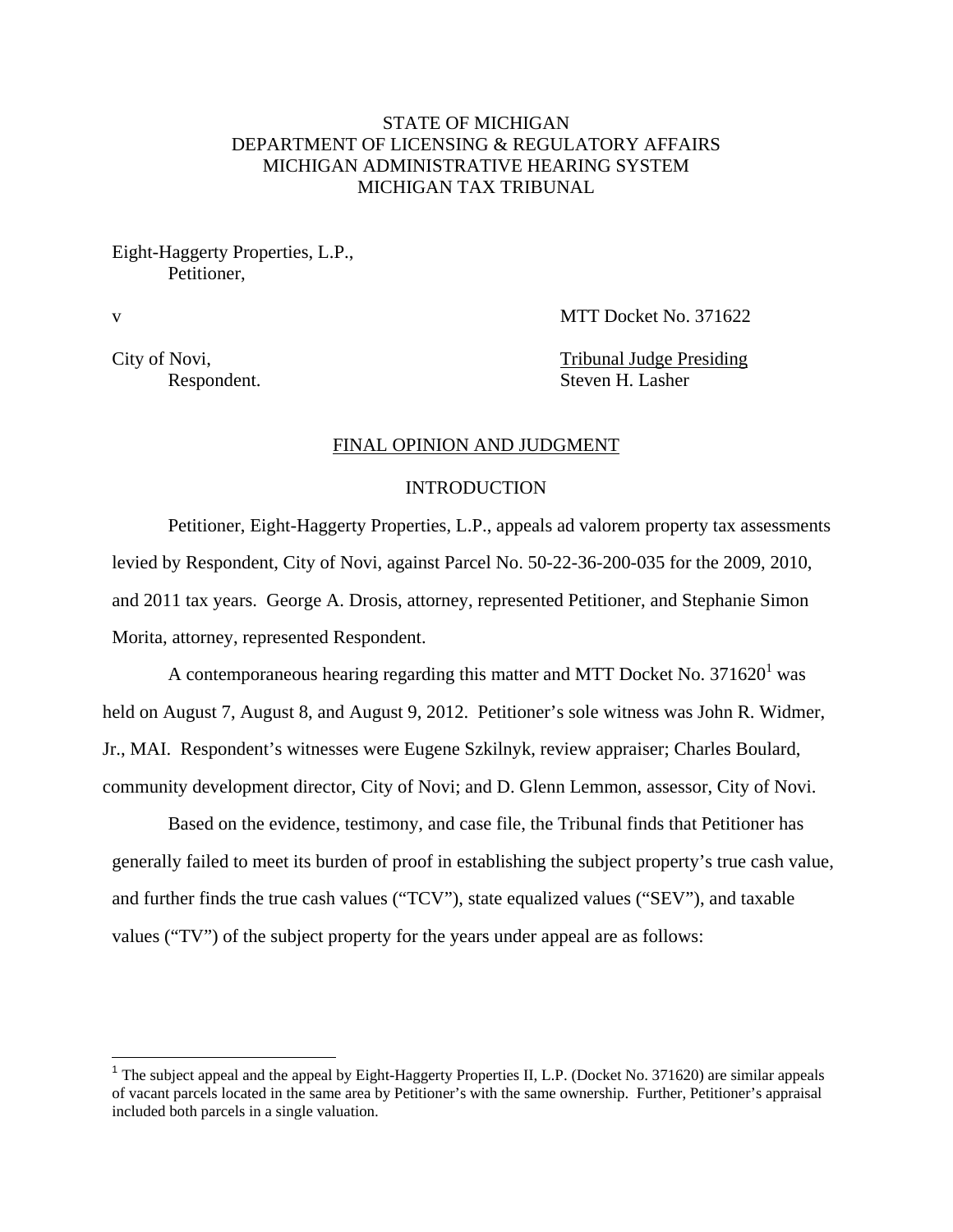| <b>PARCEL NUMBER</b> | <b>YEAR</b> | <b>TCV</b>  | <b>SEV</b> | TV        |
|----------------------|-------------|-------------|------------|-----------|
| 50-22-36-200-035     | 2009        | \$1,778,000 | \$889,000  | \$470,080 |
| 50-22-36-200-035     | 2010        | \$1,636,200 | \$818,100  | \$468,660 |
| 50-22-36-200-035     | 2011        | \$1,494,400 | \$747,200  | \$476,620 |

#### PETITIONER'S CONTENTIONS

Petitioner contends that the evidence presented in this case strongly supports a determination that the true cash value of the subject property as determined by Respondent is substantially overstated. Petitioner further contends that the subject property has never been developed and the subject property is generally commercial space that is oddly shaped and faces unique geographic challenges. Petitioner relies on its appraiser's sales comparison approach to support its contention of the true cash values of the subject property for the tax years at issue, stating that its appraiser (i) analyzed sales of vacant parcels comparable to the subject, (ii) made appropriate market adjustments to reflect the differences between the subject property and the comparable properties, (iii) determined that a substantive portion of the subject property had no value because of its topography, and (iv) further adjusted his value conclusions downward to reflect his opinion that the property would not be immediately developed by a prospective purchaser. Petitioner further contends that Respondent's assessor did not provide a credible, independent determination of the true cash value of the subject property and Respondent's review appraiser failed to adequately support his critique of Mr. Widmer's appraisal methodology. (Transcript, pp. 522 – 536)

As determined by Petitioner's appraiser, the TCV, SEV, and TV for the subject property for the tax years at issue should be:

| <b>PARCEL NUMBER</b> | YEAR | <b>TCV</b> | <b>SEV</b> | TV        |
|----------------------|------|------------|------------|-----------|
| 50-22-36-200-035     | 2009 | \$655,000  | \$327,500  | \$327,500 |
| 50-22-36-200-035     | 2010 | \$595,000  | \$297,500  | \$297,500 |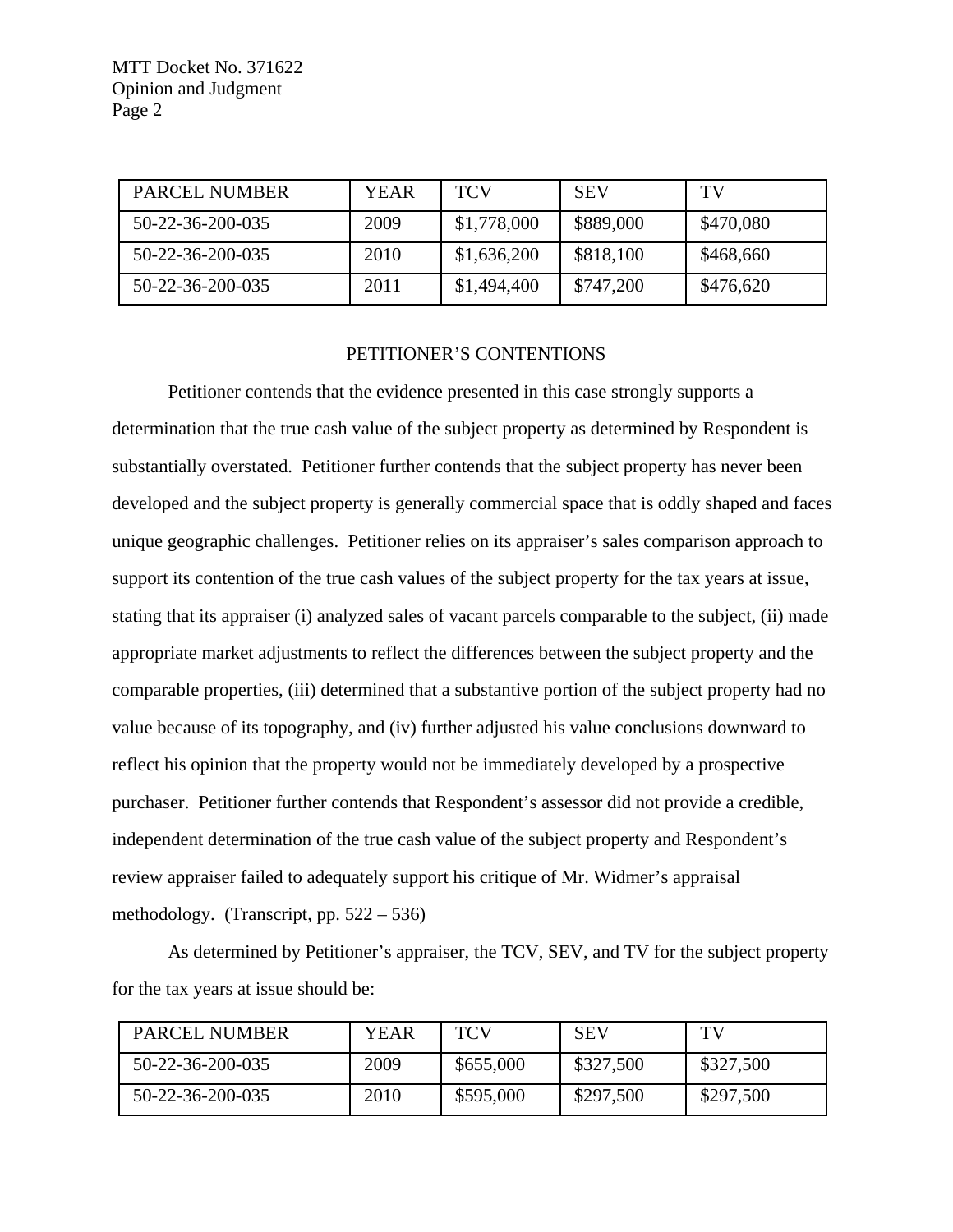| 50-22-36-200-035 | 2011 | \$535,000 | \$267,500 | \$267,500 |  |
|------------------|------|-----------|-----------|-----------|--|
|------------------|------|-----------|-----------|-----------|--|

## PETITIONER'S ADMITTED EXHIBITS

P-1 Appraisal of the subject property prepared by John R. Widmer, Jr., dated April 13, 2012.

## PETITIONER'S WITNESS

### John R. Widmer, Jr.

 John Widmer, MAI, is a commercial and industrial real estate appraiser licensed in the State of Michigan. Mr. Widmer testified that he prepared an appraisal in conformance with the Uniform Standards of Professional Appraisal Practice ("USPAP") for the parcel that is the subject of this appeal for the 2009, 2010, and 2011 tax years. Mr. Widmer further testified that (i) the subject parcel is approximately 7.42 acres, is irregularly shaped, and lies to the north and west of existing buildings, (ii) his appraisal contained no hypothetical conditions, but did contain extraordinary assumptions for environmental conditions and his retrospective valuation of the subject property, (iii) the value of the subject property is adversely impacted by a 150 foot greenbelt buffer established by an agreement with a neighboring homeowner's association and an adjacent business, which he assumed applied to the subject property, the existence of regulated woodlands on the parcel, and an improved parking lot on the subject property that was assessed by Respondent to an adjacent business, (iv) his determination that only 3.53 acres was usable (which encompasses approximately two acres for a parking lot and approximately 1.23 acres that is capable of accommodating vertical construction) of the total 7.42 acres was based primarily on his physical observations of the site that identified dense vegetation, potential wetlands, and other topographical and woodlands issues, (v) applicable green belt agreements and topographical maps, if any, were not included in his appraisal, (vi) market rents for office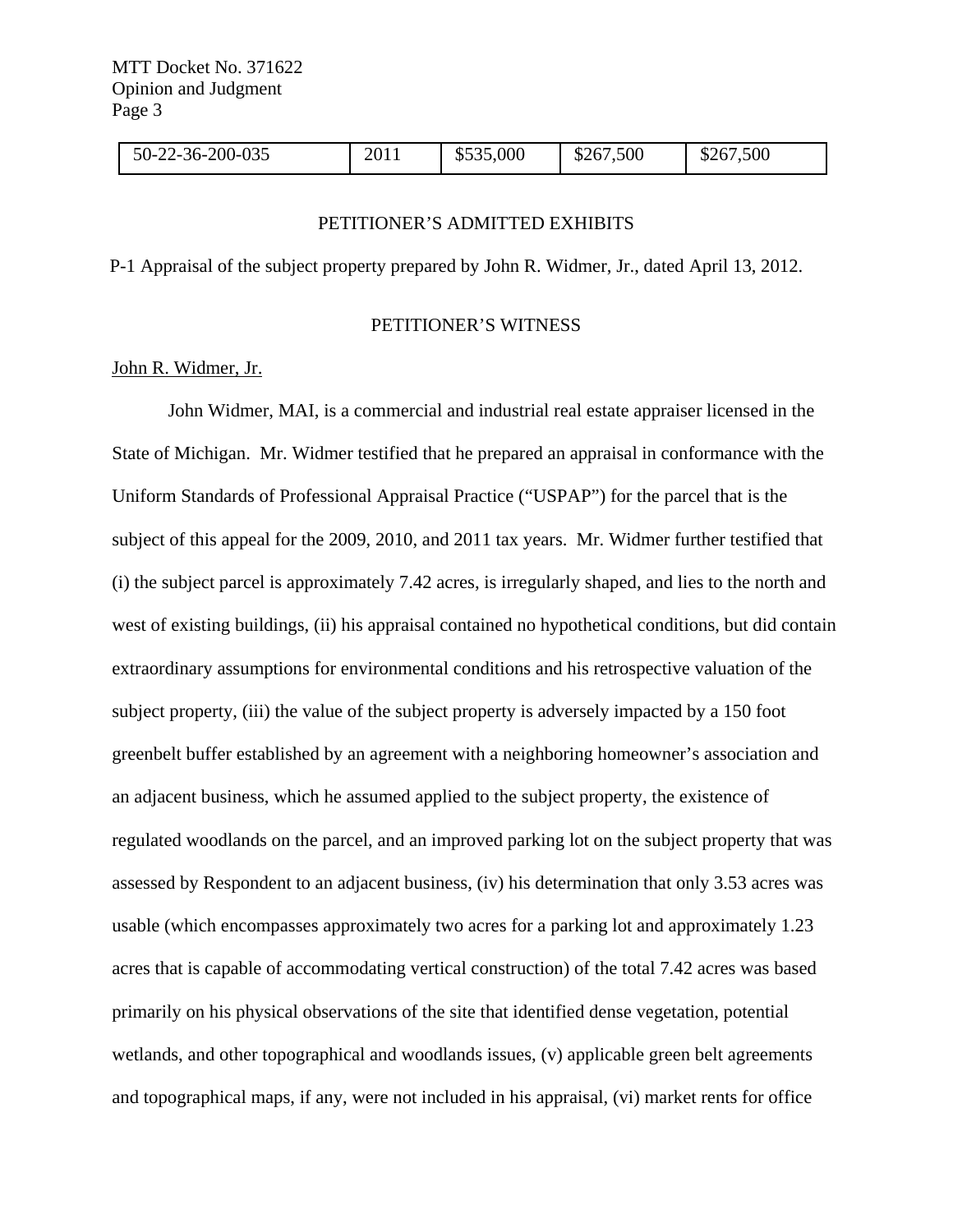space in the area have declined by approximately ten percent over the period at issue, which has led to a significant amount of available commercial space within the market area, (vii) the highest and best use of the subject property is "speculative investment to hold for future development," (Transcript, p. 41) (viii) although his highest and best use determination was based on his understanding that the subject property was zoned OSC, his highest and best use determination would not change if some of the subject parcel was zoned OS-1 and not OSC, (ix) his determination of the value of the subject parcel would decrease to the extent that some of the portion of the subject parcel he deemed "useable" was zoned OS-1 rather than OSC, (x) he relied solely on the sales comparison approach to determine the true cash value of the subject property, (xi) he identified nine comparable sales for the tax years at issue based primarily on geographical proximity and adjusted these comparable sales for differences between the comparable sales and the subject property, such as property rights conveyed, conditions of sale, market conditions, location, financing, expenditures after sale, and physical characteristics to determine a market rate per square foot for the subject vacant land, (xii) he applied his calculated market rate per square foot to the portion of the subject parcel he determined to be "useable" to calculate its initial true cash value, (xiii) he then adjusted this initial true cash value to reflect his conclusion that it was "unlikely that there would be any near-term development potential for this parcel," (Transcript, pp. 54, 55) (xiv) based on an assumption that development of the subject property would occur over a two-year period and that each of the comparable sales "were acquired for immediate development," he applied a condensed discounted cash flow methodology based on a subdivision development model to determine a "development probability adjustment" to value, and then averaged the value determined with no "development probability adjustment" and the value determined with a "development probability adjustment" to determine the true cash values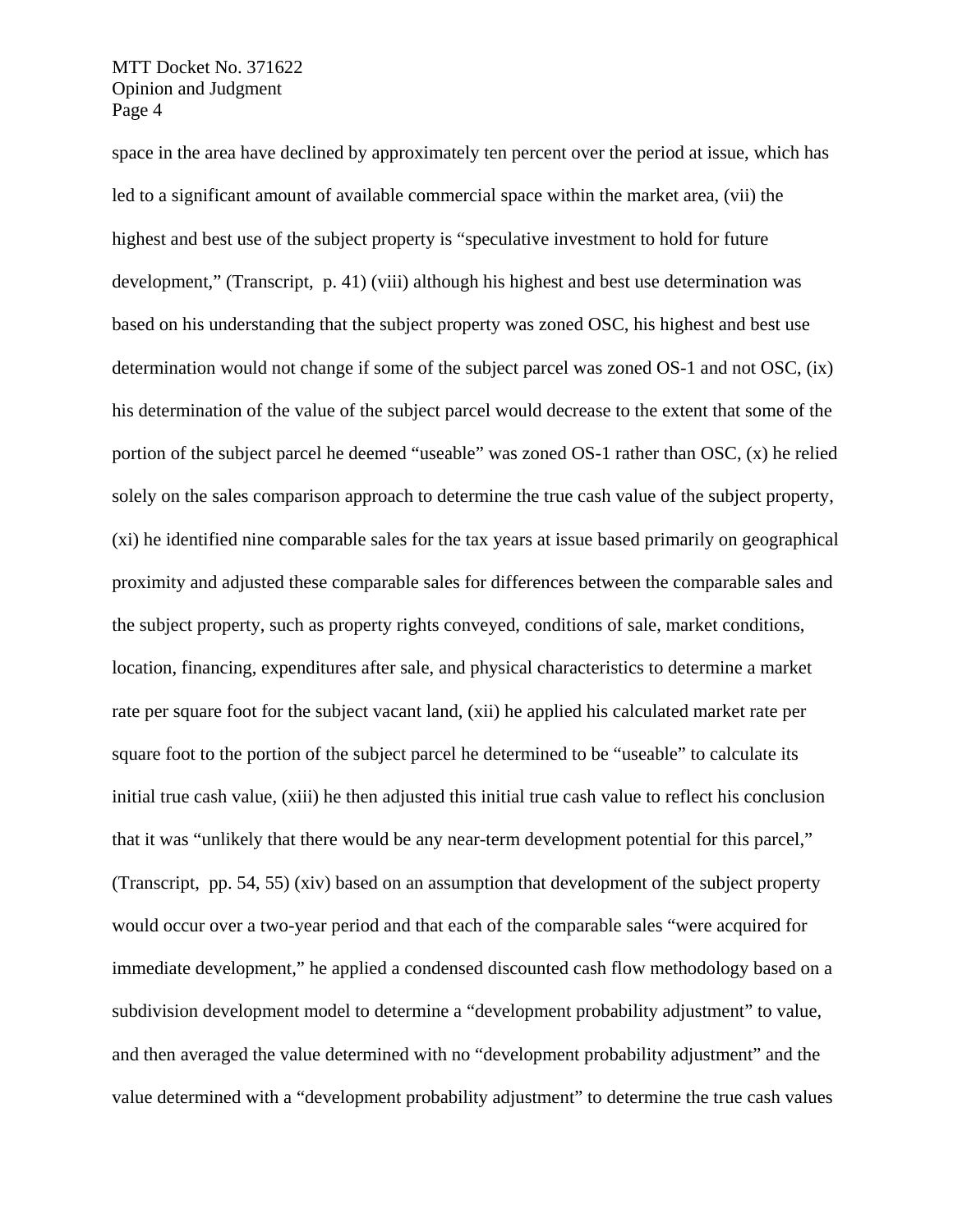of the subject property for the tax years at issue, (Transcript, p. 514) (xv) he did not assign a value to the improved parking lot located on the subject property "because the parking lot is valued with the Lifetime parcel," (Transcript, p. 94) and (xvi) if valued, the parking lot would have a value of \$1,700 to \$2,500 per space. (Transcript, pp.  $7 - 189$ ; 506 – 520)

# RESPONDENT'S CONTENTIONS

Respondent contends that the true cash, assessed, and taxable values it determined for the subject property for the tax years at issue should remain unchanged based on the value conclusions made by its assessor, which are primarily based on market information provided by Oakland County Equalization Department and the State Tax Commission. Respondent further contends that Petitioner has failed to meet its burden of proof in this matter, primarily because Petitioner's appraisal is substantially flawed. Specifically, Respondent contends that Petitioner's appraiser erred by (i) failing to follow USPAP disclosure rules, (ii) incorrectly determining that 60% of the subject property has no value based primarily on topographical issues, (iii) using comparable sales that are dissimilar to the subject property, (iv) making unsupported market adjustments to his comparable sales, (v) making below-the-line adjustments for development probability based on a discounted cash flow methodology, which is contrary to recognized appraisal practice, and (vi) failing to add any value for the parking lot. (Transcript, pp. 189-192; pp. 536-549)

As determined by Respondent's assessor, the TCV, SEV, and TV for the subject property for the tax years at issue should be:

| <b>PARCEL NUMBER</b> | YEAR | TCV         | <b>SEV</b> | TV        |
|----------------------|------|-------------|------------|-----------|
| 50-22-36-200-035     | 2009 | \$1,905,200 | \$952,600  | \$470,080 |
| 50-22-36-200-035     | 2010 | \$1,703,900 | \$851,950  | \$468,660 |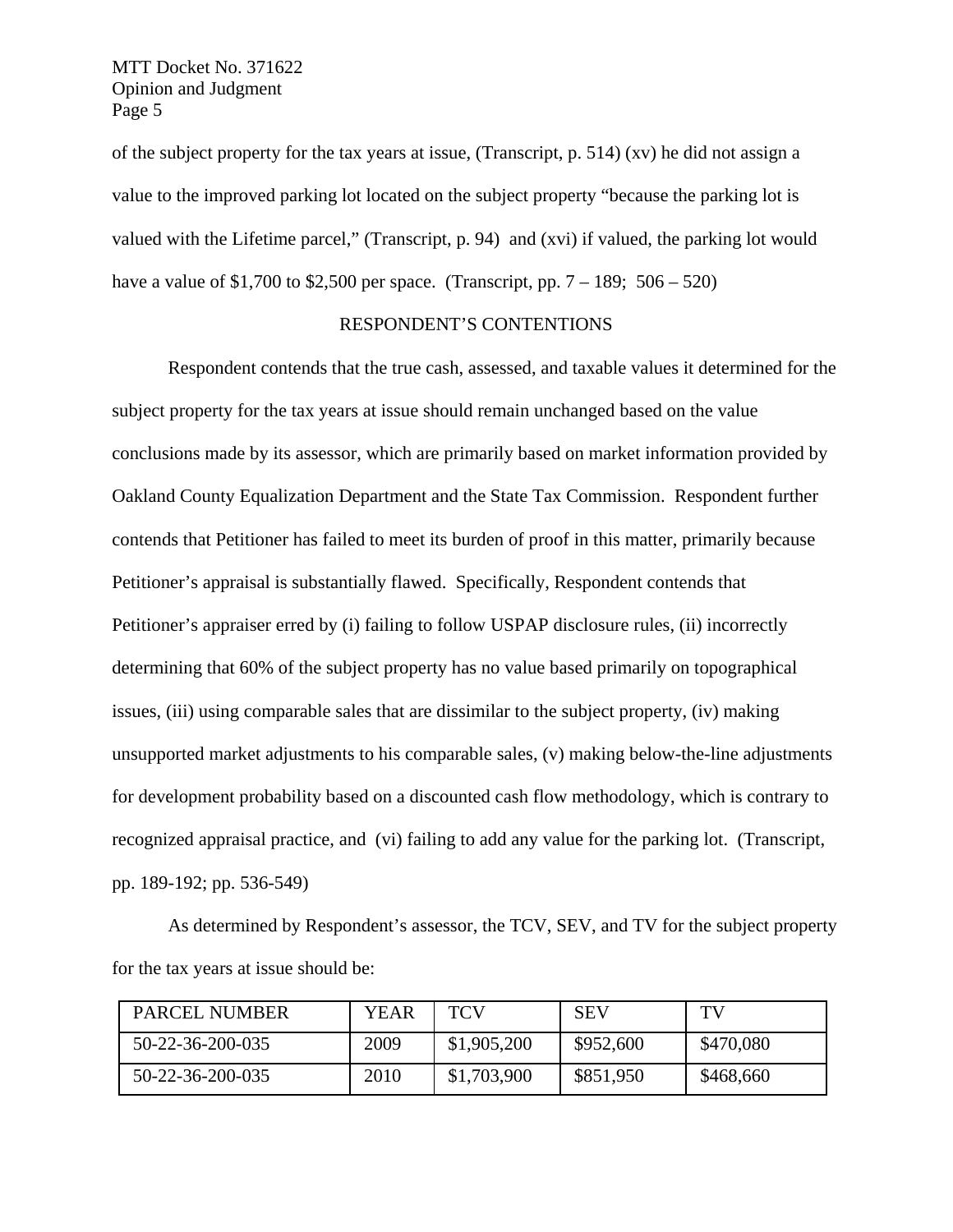| <b>PARCEL NUMBER</b> | <b>YEAR</b> | <b>TCV</b>  | <b>SEV</b> | TV.       |
|----------------------|-------------|-------------|------------|-----------|
| 50-22-36-200-035     | 2011        | \$1,567,700 | \$783,850  | \$476,620 |

## RESPONDENT'S ADMITTED EXHIBITS

R-1 Respondent's valuation disclosure for Docket No. 371620 (except pages 11, 12, and 14).

R-2 Respondent's valuation disclosure for Docket No. 371622 (except pages 10, 11, and 13).

R-4 Comparable Information (except pages 1-9, 18-21, 36-44, 47-50, 51, 79, 80).

R-5 Appraisal Review.

R-9 City of Novi Zoning Map.

R-11 Regulated Wetlands Map.

R-12 Regulated Woodlands Map.

R-13 Wetlands Ordinance.

R-14 Woodlands Ordinance.

# RESPONDENT'S WITNESSES

## Eugene Szkilnyk

 Mr. Szkilnyk is a commercial real estate appraiser licensed in the State of Michigan. Mr. Szkilnyk prepared a Desk Review Report of Petitioner's appraisal and testified that (i) Petitioner's appraisal was not prepared in accordance with USPAP for several reasons including his failure to disclose his extraordinary assumptions that a significant portion of the subject property had no value and that land improvements on the subject property are currently assessed to another parcel, (ii) Petitioner's appraiser's determination that in excess of 50% of the subject property has no value was not supported, as his appraisal failed to include credible supporting topographical, wetlands, or woodlands information, (iii) Petitioner's appraiser's lump sum deduction for development potential was already reflected in the prices paid for the comparable sold properties, (iv) Petitioner's appraiser's discounted cash flow methodology is more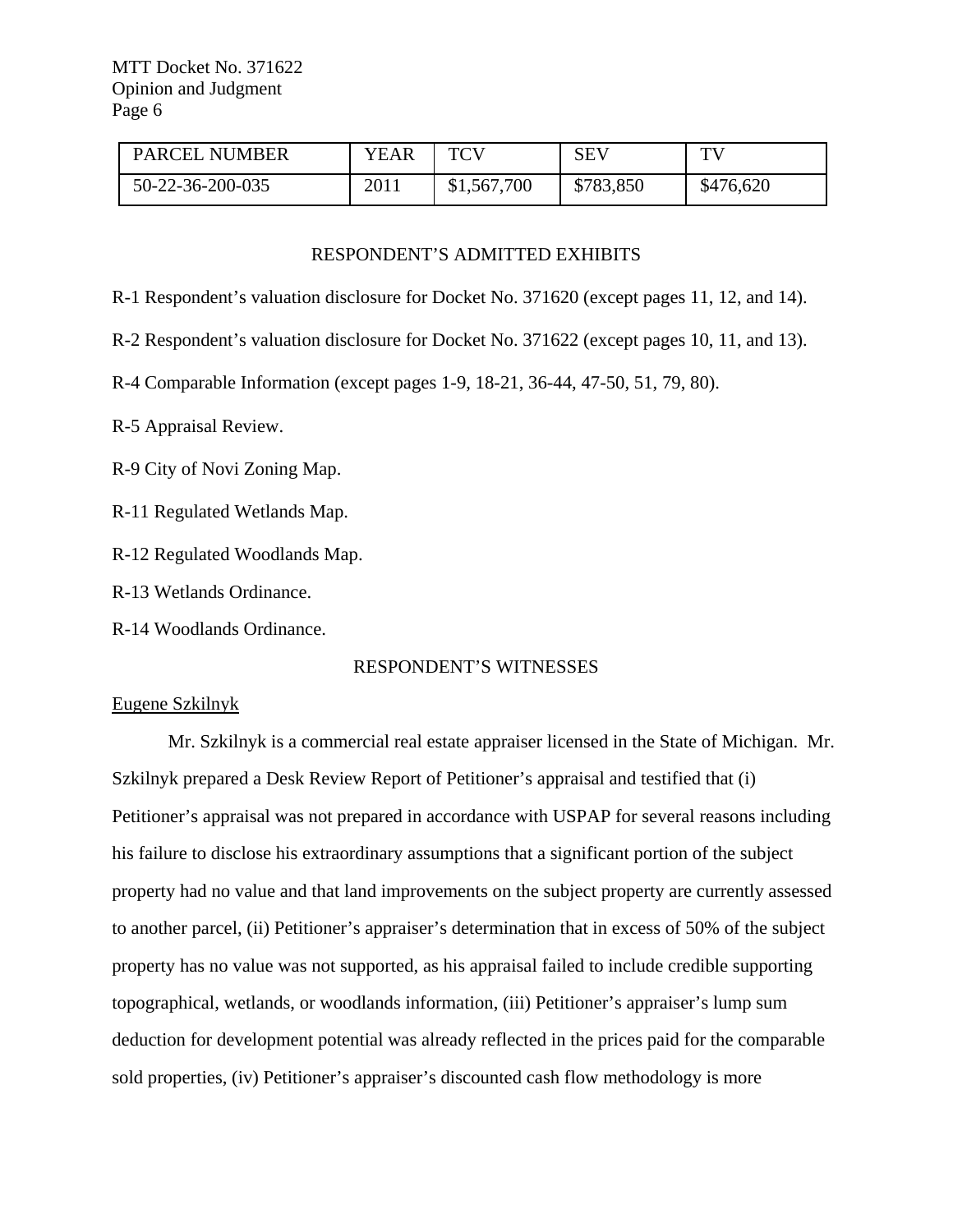appropriately applied to subdivision development, (v) Petitioner's appraiser provides no basis for many of his adjustments to his comparable sales, including adjustments for location and zoning, (vi) Petitioner's appraiser fails to make appropriate adjustments to his comparable sales for woodlands, wetlands, and topography consistent with his analysis of the subject property, and (vii) Petitioner's appraiser erred in mixing the cost and sales comparison approaches as all approaches to value must be independent of one another. (Transcript, pp.  $211 - 260$ ; pp.  $267 -$ 316)

#### D. Glenn Lemmon

Mr. Lemmon is a Michigan Master Assessing Officer (Level IV assessor) licensed in the State of Michigan and has been the assessor for the City of Novi since 1996. Mr. Lemmon testified that (i) vacant land values in the city were initially determined as part of a reappraisal of the city during the period 1996 – 1998, (ii) during that period the portion of vacant land parcels with more than one zoning classification, such as the subject, that portion determined to be "secondary" zoning (generally based on location) was discounted because "secondary zoning would have a lesser impact on the value than the primary zoning," (Transcript, p. 430) (iii) the subject property is zoned both OSC and OS-1, (iv) the portion of the subject property zoned OS-1 was determined to be "secondary" and was given a 20% discount in valuing the property for the tax years at issue, (v) the value determined for the subject property was also discounted 5% for "utility" problems because of its layout and configuration, (vi) the subject property is improved with 257 asphalt parking spaces, which were assessed to Petitioner and valued at \$1,100 per parking space, adjusted for depreciation, design, and engineering, (vii) he does not prepare sales studies for commercial or industrial property, but instead relies on market information and direction provided by Oakland County, (viii) there were no comparable sales in the City of Novi of vacant land parcels in the range of seven to twenty acres, (ix) his input into county sales studies is limited, (x) because "all land has value," he values all wetlands as having "contributory value," (Transcript, pp. 466 - 468) (xi) the subject property does not include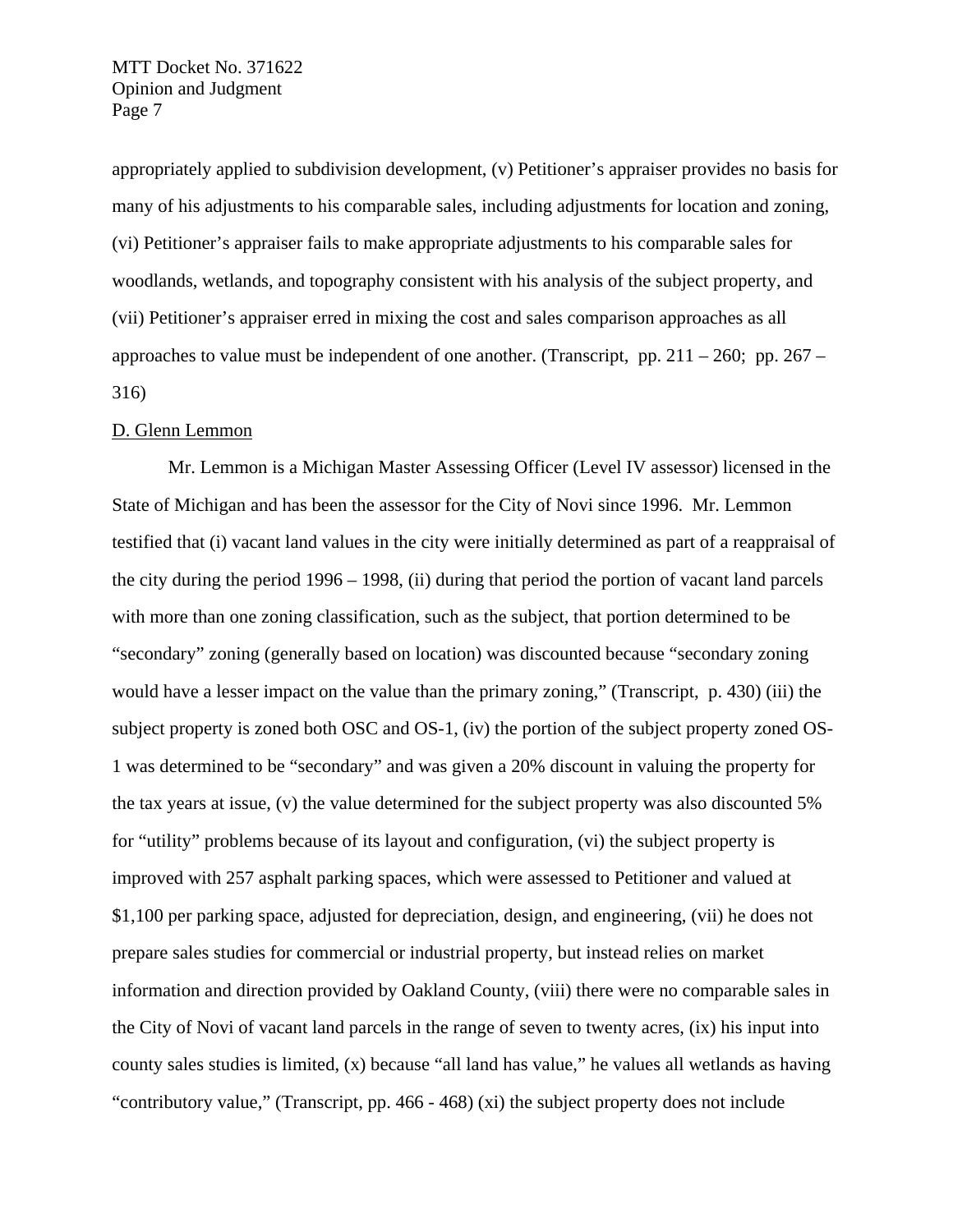wetlands, (xii) he does not discount the value of regulated woodlands because the City's woodlands map is "fairly vague" and because the impact of the regulated woodlands on the value of a parcel cannot be properly determined until a site plan has been submitted, (Transcript, p. 419) (xiii) he does not review site plans, and (xiv) the value of all commercial properties located in the City were reduced approximately 8% for 2010, 12% - 15% for 2011, and 10% for 2012. (Transcript, pp. 395 – 505)

## Charles Boulard

 Mr. Boulard has been the Community Development Director for the City of Novi for the past three years. Mr. Boulard testified that (i) he oversees all planning and development services for the City of Novi (excluding engineering), including planning, building review and inspection, and ordinance enforcement, (ii) the City has identified wetlands and enacted ordinances for their regulation, (iii) the City has generally identified woodland areas that it regulates through ordinances that allow development with consideration given to the effective use of, removal of, and planting of, trees, (iv) current wetlands and woodlands ordinances have been in effect since 2009, (v) development of the subject property would require a survey and a site plan, (vi) he is not aware of anything in the wetlands, woodlands, or other township ordinances that would preclude development of the portion of the subject property to the west of the parking lot, (vii) land containing regulated woodlands is allowed to be developed "all the time in Novi" and woodland use permits are "very common," (Transcript, pp. 367, 368) and (viii) current zoning for the subject parcel allows, among other things, office buildings, medical offices, banks and other financial institutions, personal services, and churches. (Transcript, pp. 318 - 386)

# FINDINGS OF FACT

- 1. The subject property consists of one parcel located in the City of Novi, Oakland County, Michigan, improved with a parking lot consisting of 257 parking spaces.
- 2. The parking lot is currently being used by Lifetime Fitness, but is not leased by Lifetime Fitness.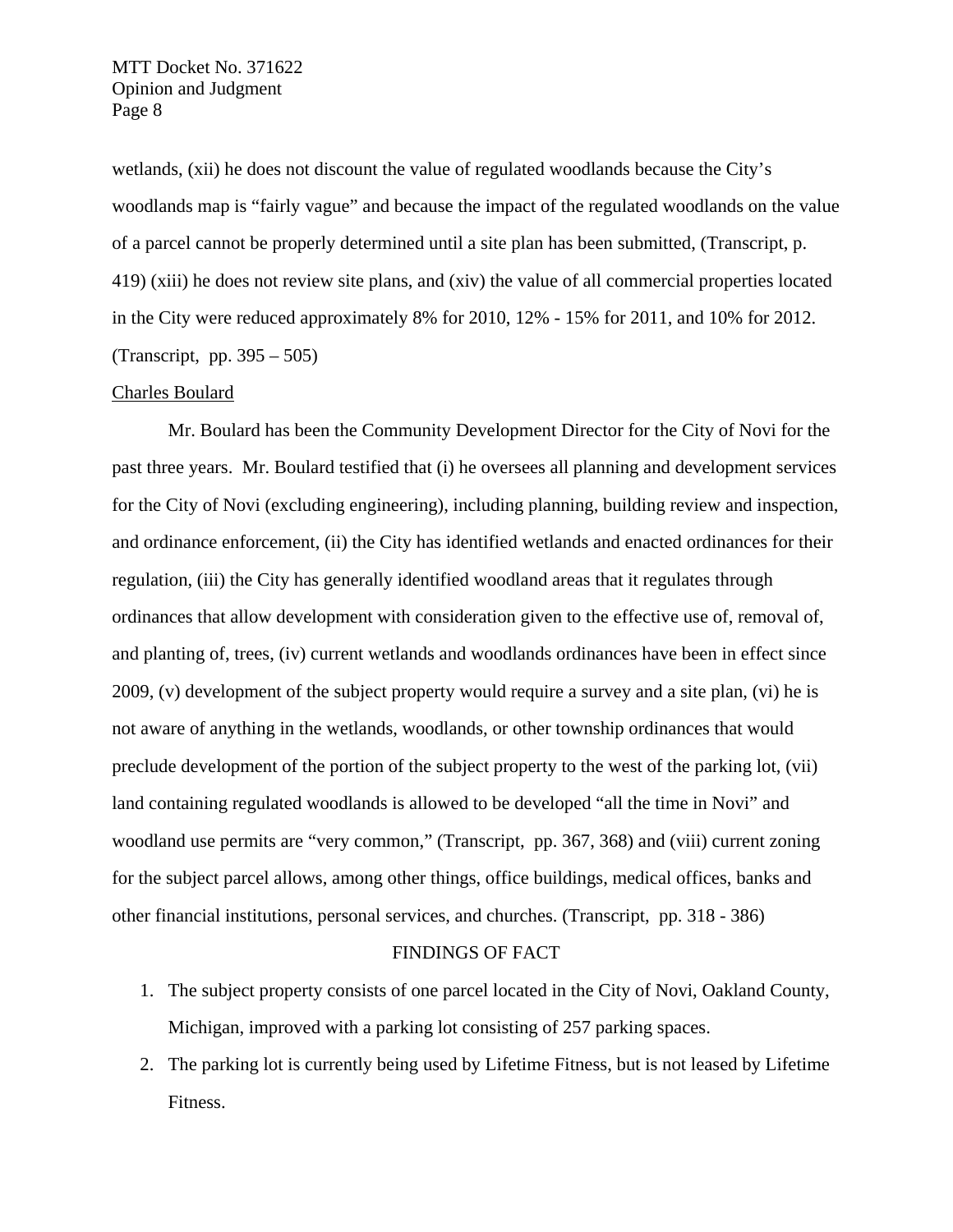- 3. Respondent determined the true cash values of the parking lot to be \$1,100 per parking space adjusted for depreciation and design, or \$278,290 for 2009, \$272,240 for 2010, and \$266,190 for 2011.
- 4. The subject property has an irregular shape, is approximately 7.42 acres (323,215 square feet), and does not have frontage on Haggerty Rd.
- 5. The City of Novi conducted a reappraisal during the period 1996 1998 that included the subject parcel, and the assessment of the subject land for subsequent years has only changed based on adjustments per Oakland County's sales studies and by the rate of inflation.
- 6. The City of Novi does not conduct its own sales studies with respect to commercial and industrial property.
- 7. Wetlands are not present on the subject property.
- 8. No site plan for the subject property has ever been submitted to Respondent.
- 9. Respondent made no value adjustments to the subject property because of its topography or because of the presence of regulated woodlands.
- 10. The subject property was assessed for the tax years at issue as follows:

| PARCEL NUMBER    | YEAR | <b>TCV</b>  | <b>SEV</b> | TV        |
|------------------|------|-------------|------------|-----------|
| 50-22-36-200-035 | 2009 | \$1,905,200 | \$952,600  | \$470,080 |
| 50-22-36-200-035 | 2010 | \$1,703,900 | \$851,950  | \$468,660 |
| 50-22-36-200-035 | 2011 | \$1,567,700 | \$783,850  | \$476,620 |

- 11. The subject property is primarily zoned OSC based on location, and secondarily zoned OS-1.
- 12. The portion of the property that is zoned OS-1 consists of 251,627 square feet and the portion that is zoned OSC consists of 71,588 square feet.
- 13. Respondent discounted the true cash value of the portion of the subject property zoned OS-1 by 20% from the value per square foot determined for the portion of the subject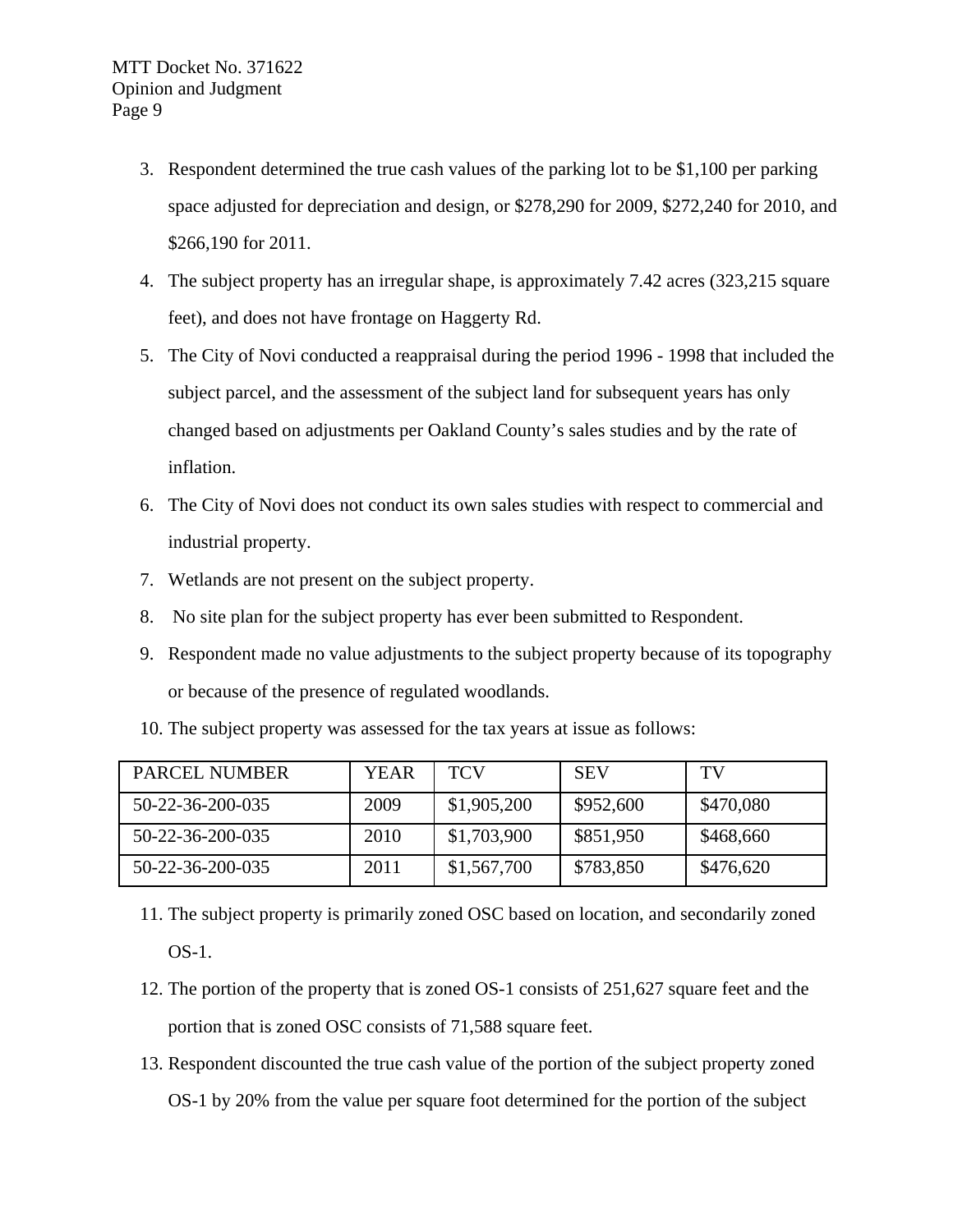property zoned OSC.

- 14. Respondent discounted the true cash value of the subject property by 5% for "utility" reasons, primarily because of its irregular shape.
- 15. Respondent determined a true cash value for the subject parcel (without improvements) based on effective per square foot rates of \$5.00, \$4.40, and \$4.00 for the 2009, 2010, and 2011 tax years, respectively.
- 16. Petitioner's appraiser relied solely upon the sales comparison approach to value for the tax years at issue.
- 17. The highest and best use of the subject property, as vacant, is speculative investment to hold for future development.
- 18. In applying the sales comparison approach for the three tax years at issue, Petitioner's appraiser identified a total of nine comparable sales, with dates of sale ranging from August 29, 2007, to November 10, 2011.
- 19. Petitioner's comparable #1 was sold as vacant land and has since been developed as a satellite campus for Davenport University. The property consists of 172,062 square feet (3.950 acres) located along the I-275 freeway in Livonia, Michigan, has an irregular configuration, has no wetlands, has availability to all utilities, has a paved road surface, is zoned PO (High-rise office), and sold on August 29, 2007, for \$1,547,774 (\$9.00 per square foot).
- 20. Petitioner's comparable #2 was sold as vacant land with the intent of developing a medical office building. The property consists of 139,899 square feet (3.212 acres), is only a few hundred feet to the west of the subject parcel, has a mostly rectangular configuration, has no wetlands, has availability to all utilities, has a paved road surface, is zoned OST (Office-Service-Tech), and sold on September 11, 2008, for \$852,000 (\$6.09 per square foot).
- 21. Petitioner's comparable #3 was sold as vacant land with the intent of developing two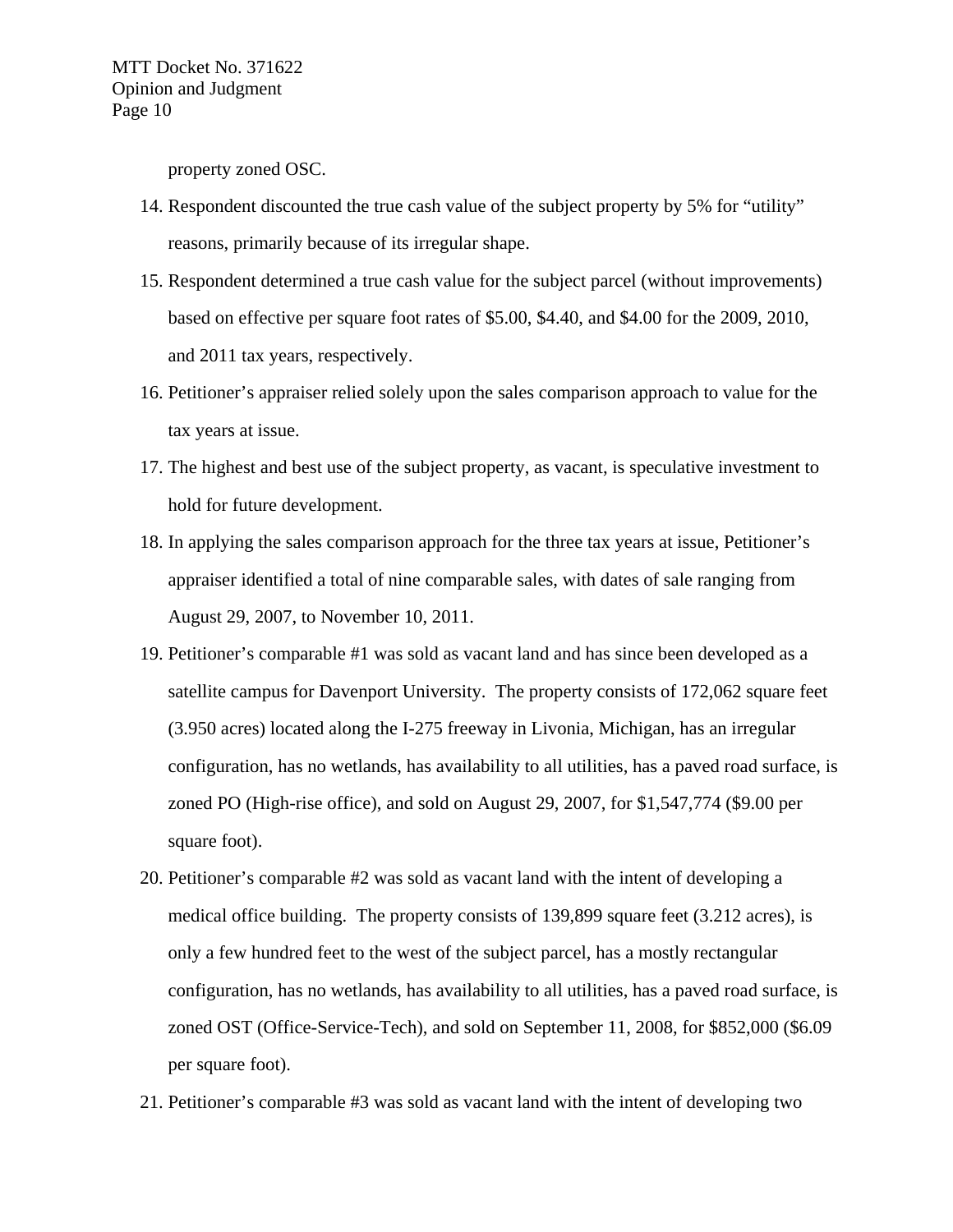medical office buildings. The property consists of 133,143 square feet (3.057 acres), is located in Novi, Michigan, has a mostly rectangular configuration, has no wetlands, has availability to all utilities, has a paved road surface, is zoned OST (Office-Service-Tech), and sold on September 26, 2008, for \$460,000 (\$3.45 per square foot).

- 22. Petitioner's comparable #4 was sold as vacant land as a result of the seller's lender calling on the note and accelerating the seller's payments. The property consists of 72,413 square feet (1.662 acres), is located west of Haggerty Road in Novi, Michigan, has a trapezoidal configuration, has approximately 0.50 acres in the southeast and southwest corners that are impacted by wetlands, has availability to all utilities, has a paved road surface, is zoned OST (Office-Service-Tech), and sold on November 24, 2008, for \$250,000 (\$3.45 square foot).
- 23. Petitioner's comparable #5 was sold as vacant land with the intent of developing a headquarters building. The property consists of 459,852 square feet (10.557 acres), is located in Farmington Hills, Michigan, has an irregular configuration, has approximately two acres of wetlands, has availability to all utilities, has a paved road surface, is zoned OS-4 (Office Research), and sold on December 18, 2009, for \$3,700,000 (\$8.05 square feet).
- 24. Petitioner's comparable #6 was sold as vacant land with the intent of using it for future parking/development. "It's [sic] highest and best use given zoning would have been assemblage with an adjoining site." (Petitioner's Appraisal, p. 40) The property consists of 85,484 square feet (1.962 acres) located in Novi, Michigan, has a rectangular configuration, is minimally impacted by wetlands, has availability to all utilities, has a paved road surface, is zoned OST (Office-Service-Tech), contains topographical challenges, and sold on June 30, 2010, for \$375,000 (\$4.39 square feet).
- 25. Petitioner's comparable #7 was a foreclosure sale of vacant land with the intent of using it for mixed-use development. The property consists of 307,534 square feet (7.060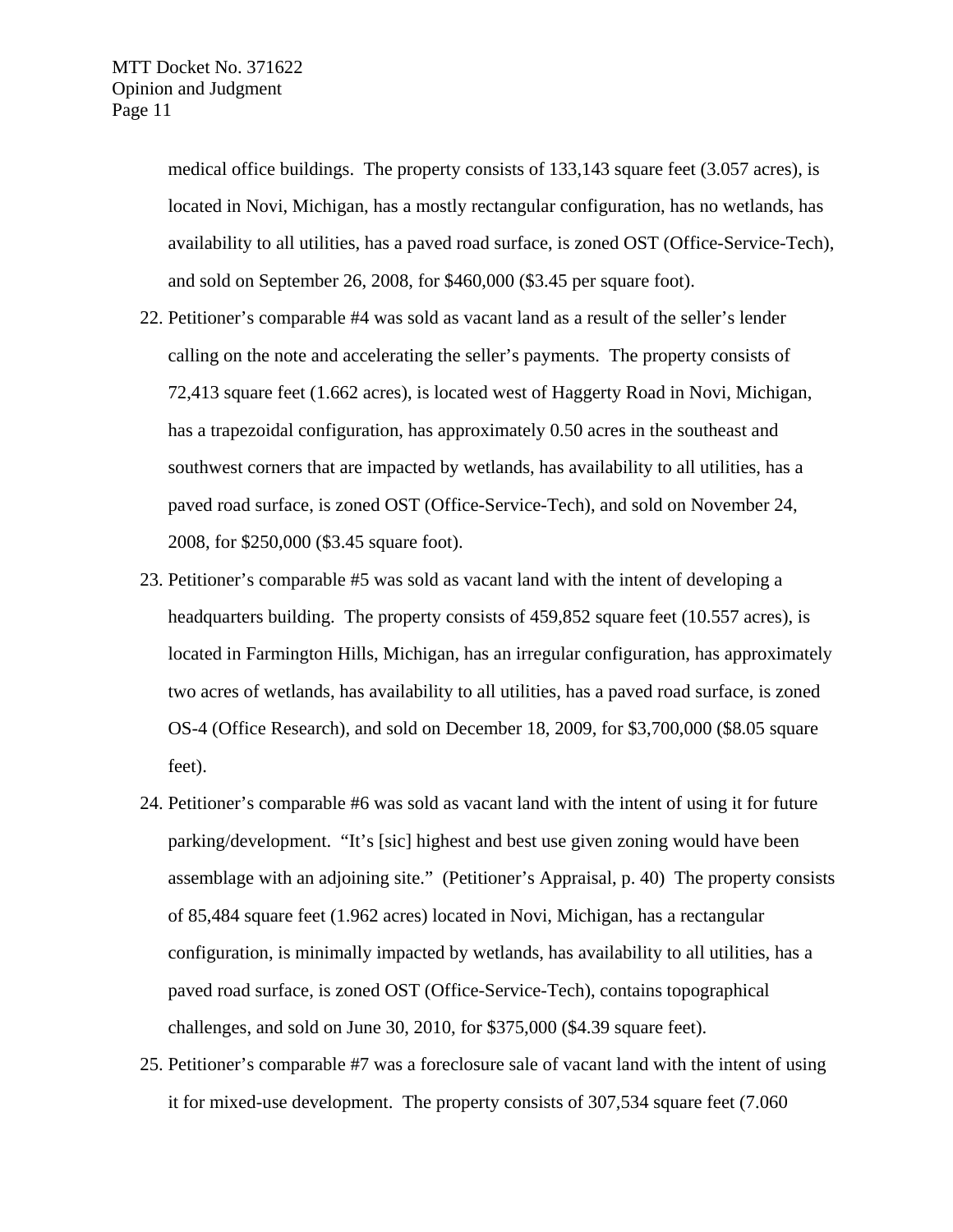acres), is part of the Mainstreet Novi development, located in Novi, Michigan, has an irregular configuration, has no wetlands, has availability to all utilities, has a paved road surface, is zoned TC-1 (Town Center District), and sold on December 29, 2010, for \$750,000 (\$2.44 per square foot).

- 26. Petitioner's comparable #8 was sold as vacant land with the intent to develop a DFCU Financial branch facility. The property consists of 103,903 square feet (2.385 acres), is located in Novi, Michigan, has an irregular configuration, has no wetlands, has availability to all utilities, has a paved road surface, is zoned OS-2 (Office-Service), and sold on March 24, 2011, for \$650,000 (\$6.26 per square foot).
- 27. Petitioner's comparable #9 was sold as vacant land with the intent of developing a future headquarters building for Infineon Technologies. The property consists of 454,331 square feet (10.430 acres), is located in Livonia, Michigan, along the I-275 freeway, has a mostly rectangular configuration, has no wetlands, has availability to all utilities, has a paved road surface, is zoned OS (Office-Service), and sold on November 10, 2011, for \$2,475,000 (\$5.45 per square foot).
- 28. Petitioner's appraiser adjusted each comparable sale for sequential adjustments (conditions of sale, expenditures after sale, and market conditions) and cumulative adjustments (location, including use, zoning, and external influences, and overall utility).
- 29. For the 2009 tax year, Petitioner's appraiser determined an adjusted value per square foot of four comparable sales (Comparables  $#1, #2, #3,$  and  $#4$ ) in the range of \$5.25 to \$6.36 per square foot. Using this range, Petitioner's appraiser determined a value of \$5.50 per square foot was appropriate for the subject property.
- 30. For the 2010 tax year, Petitioner's appraiser determined an adjusted value per square foot of four comparable sales (Comparables #3, #4, #5, and #6) in the range of \$4.43 to \$5.97 per square foot. Using this range, Petitioner's appraiser determined a value of \$5.00 per square foot was appropriate for the subject property.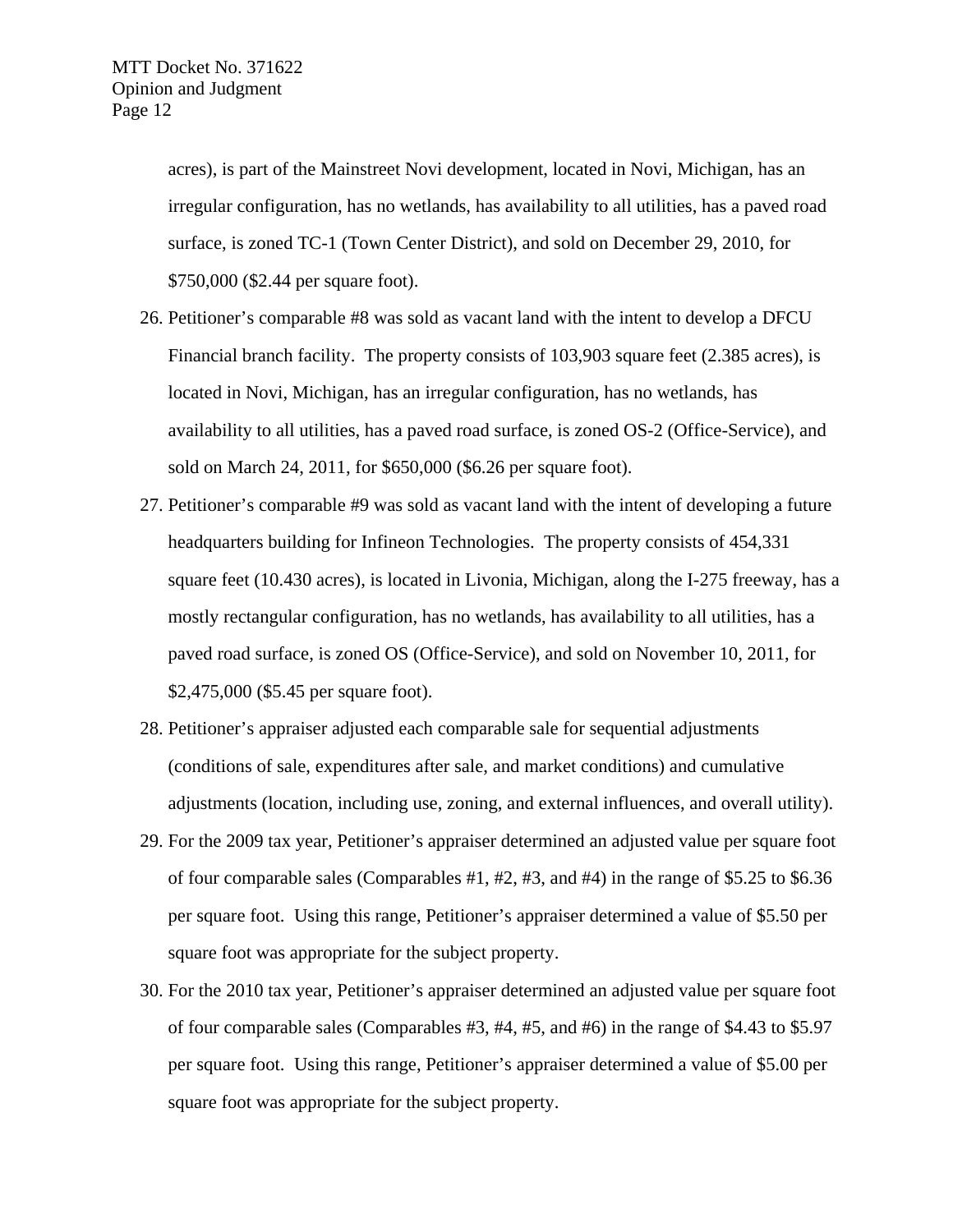- 31. For the 2011 tax year, Petitioner's appraiser determined an adjusted value per square foot of four comparable sales (Comparables #6, #7, #8, and #9) in the range of \$3.07 to \$4.84 per square foot. Using this range, Petitioner's appraiser determined a value of \$4.50 per square foot was appropriate.
- 32. In determining the true cash values of the subject property, Petitioner's appraiser included only the portion of the subject property that he deemed usable (153,638 square feet (3.53 acres)).
- 33. For each of the tax years at issue, Petitioner's appraiser used a discounted cash flow method to determine the impact of a two-year time period for the development of the subject property, effectively adjusting downward its value per square foot by 23%.
- 34. Petitioner's appraiser did not determine a true cash value for the subject land improvements (parking lot) because he believed that the parking lot was assessed to an adjacent business.
- 35. The parking lot was assessed to Petitioner for the tax years at issue.
- 36. Petitioner's appraiser provided no documents or other evidentiary support for his contention that the true cash value of the subject property is adversely affected by a "150 foot greenbelt" buffer agreement with the "Homeowner's Association." (Petitioner's Appraisal, p. 18)
- 37. Petitioner's appraiser provided no documents or other credible evidentiary support for his conclusion that a substantial portion of the subject property has no value because of topographical impediment, or the existence of wetlands or woodlands.
- 38. Petitioner's appraiser was not aware that the subject property was zoned both OSC and OS-1; however, if he had been aware of the subject property's zoning, he would have discounted the value of "usable" property zoned OS-1. (Transcript, p. 171)

# CONCLUSIONS OF LAW

The assessment of real and personal property in Michigan is governed by the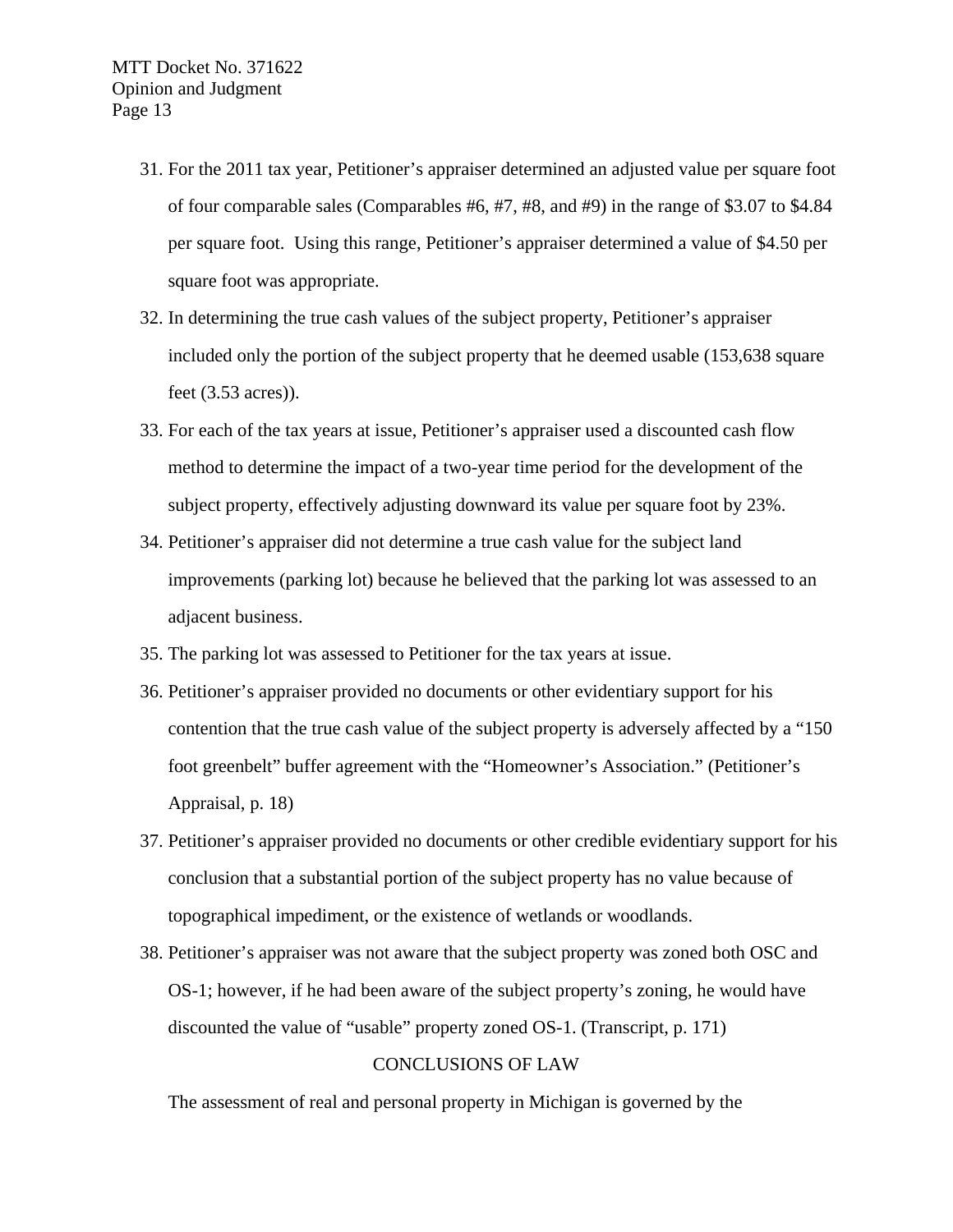constitutional standard that such property shall not be assessed in excess of 50% of its true cash value.

The legislature shall provide for the uniform general ad valorem taxation of real and tangible personal property not exempt by law. The legislature shall provide for the determination of true cash value of such property; the proportion of true cash value at which such property shall be uniformly assessed, which shall not. . . exceed 50% . . . Const 1963, art 9, sec 3.

The Michigan Legislature has defined "true cash value" to mean:

. . . the usual selling price at the place where the property to which the term is applied is at the time of assessment, being the price that could be obtained for the property at private sale, and not at auction sale except as otherwise provided in this section, or at forced sale. MCL  $211.27(1)$ ; MSA  $7.27(1)$ .

The Michigan Supreme Court has determined that "true cash value" is synonymous with "fair market value." See *CAF Investment Co v State Tax Commission,* 392 Mich 442, 450; 221 NW2d 588 (1974)*.*

Under MCL 205.737(1); MSA 7.650(37)(1), the Tribunal must find a property's true cash value in determining a lawful property assessment. *Alhi Development Co v Orion Twp,* 110 Mich App 764, 767; 314 NW2d 479 (1981). The Tribunal is not bound to accept either of the parties' theories of valuation. *Teledyne Continental Motors v Muskegon Twp,* 145 Mich App 749, 754; 377 NW2d 908 (1985). The Tribunal may accept one theory and reject the other, it may reject both theories, or it may utilize a combination of both in arriving at its determination. *Meadowlanes Limited Dividend Housing Association v City of Holland, 437 Mich 473, 485-486;* 473 NW2d 636 (1991).

A proceeding before the Tax Tribunal is original, independent, and de novo. MCL  $205.735(1)$ ; MSA 7.650(35)(1). The Tribunal's factual findings are to be supported by competent, material, and substantial evidence. *Antisdale v City of Galesburg*, 420 Mich 265, 277; 362 NW2d 632 (1984); *Dow Chemical Co v Department of Treasury*, 185 Mich App 458,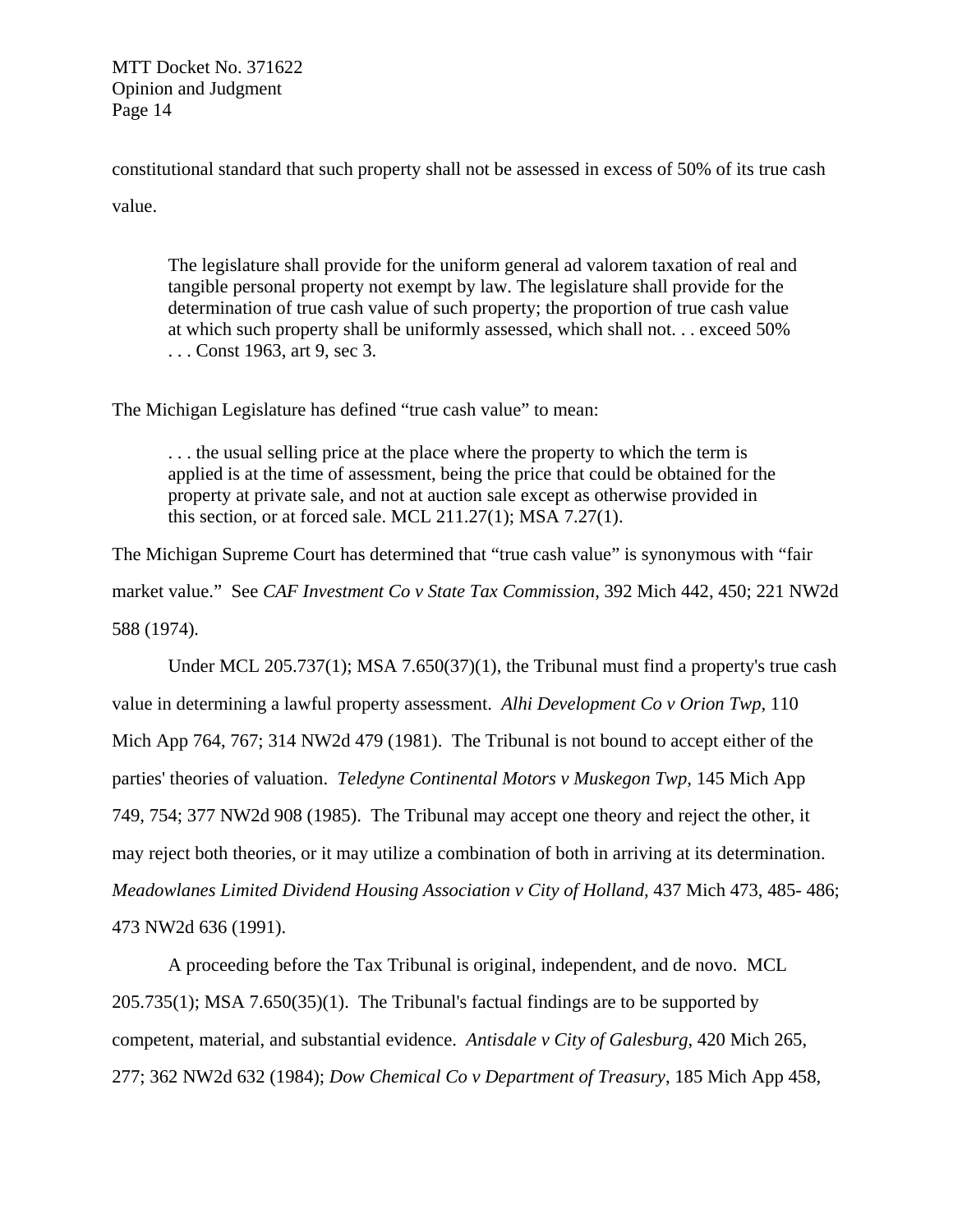462-463; 452 NW2d 765 (1990). Substantial evidence must be more than a scintilla of evidence, although it may be substantially less than a preponderance of the evidence. *Jones and Laughlin Steel Corp v City of Warren*, 193 Mich App 348, 352-353; 483 NW2d 416 (1992).

"The petitioner has the burden of establishing the true cash value of the property  $\dots$ ." MCL 205.737(3). This burden encompasses two separate concepts: (1) the burden of persuasion, which does not shift during the course of the hearing, and (2) the burden of going forward with the evidence, which may shift to the opposing party. *Jones and Laughlin,* at 354-355. However, "[t]he assessing agency has the burden of proof in establishing the ratio of the average level of assessment in relation to true cash values in the assessment district and the equalization factor that was uniformly applied in the assessment district for the year in question." MCL 205.735(3).

The three most common approaches to valuation are the capitalization of income approach, the sales comparison or market approach, and the cost-less-depreciation approach. *Meadowlanes*, at 484-485; *Pantlind Hotel Co v State Tax Commission*, 3 Mich App 170; 141 NW2d 699 (1966), aff'd 380 Mich 390 (1968). The market approach is the only appraisal method that directly reflects the balance of supply and demand for property in marketplace trading. *Antisdale*, at 278. The Tribunal is under a duty to apply its own expertise to the facts of the case to determine the appropriate method of arriving at the true cash value of the property, utilizing an approach that provides the most accurate valuation under the circumstances. *Antisdale*, at 277. In this regard, the Tribunal must determine whether Respondent's annual adjustments to land values determined by a reappraisal in 1996 – 1998 based on county land sales studies, together with Respondent's cost-less-depreciation approach to value the subject land improvements, and/or Petitioner's sales comparison approach to value vacant land are valid approaches to value given the facts of this case. The Tribunal finds that the sales comparison approach is the appropriate method to use in determining the subject vacant land values and the cost-less-depreciation approach is appropriate to determine the true cash value of the parking lot improvements for the tax years at issue. The Tribunal further finds that the income approach is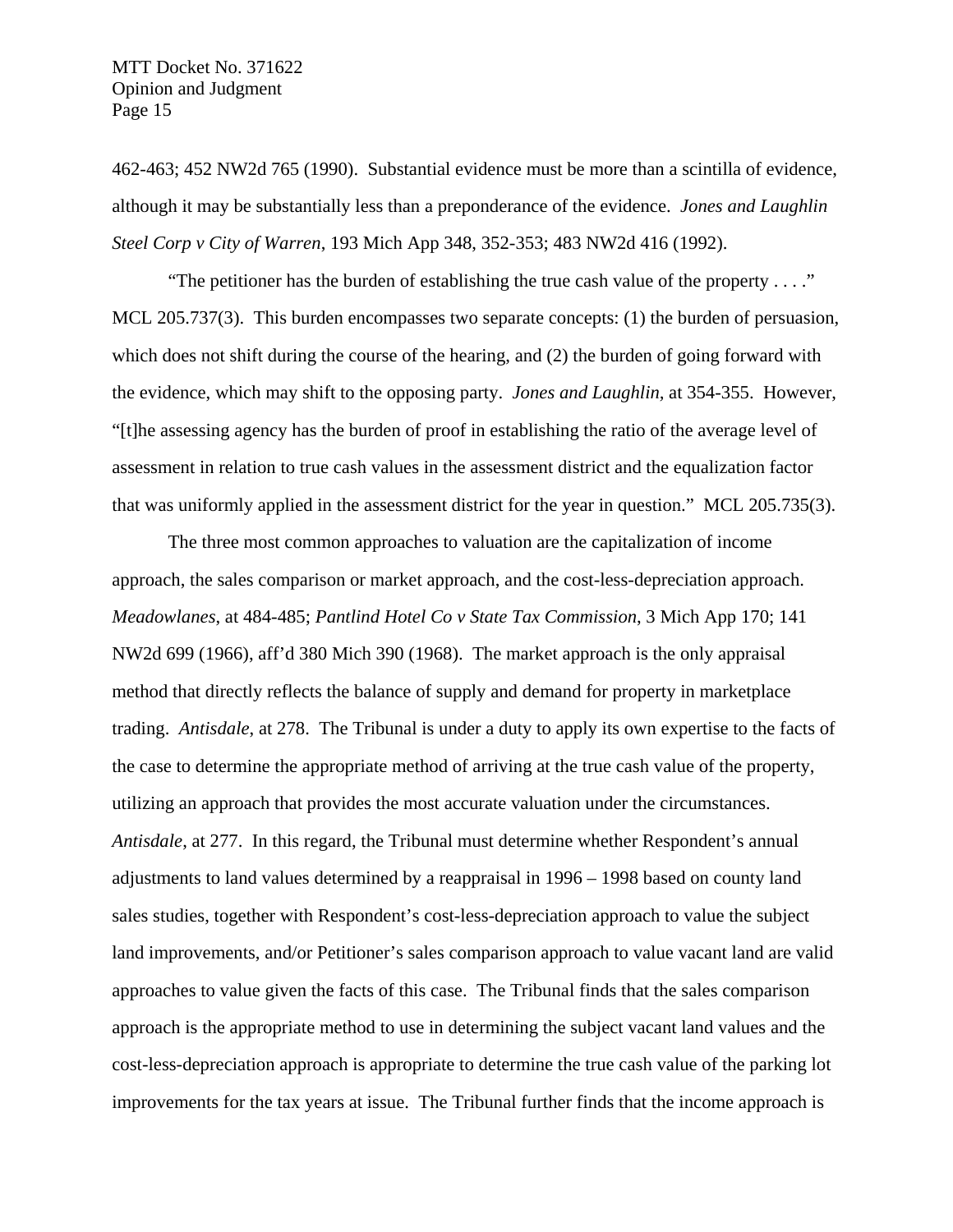not appropriate in this case because neither party relied on this approach to support their contentions as to the true cash value of the subject property and because neither the evidence nor the testimony in this case provided the Tribunal with a basis for applying this approach.

Generally, the cost-less-depreciation approach is applicable to a newly constructed property. The cost approach values a property based on a comparison with the cost to build a new or substitute property, presumably taking into consideration market influences. As is discussed by the Appraisal Institute, "the cost approach is important in estimating the market value of new or relatively new construction. The approach is especially persuasive when land value is well supported and the improvements are new or suffer only minor depreciation." *The Appraisal of Real Estate*, (Chicago: 13th ed, 2008), p. 382)

 The cost approach was used by Respondent's assessor to value the subject parking lot. Petitioner's appraiser failed to value the subject parking lot because "it's not even part of the valuation, because the parking lot is valued with the Lifetime parcel. So there is no value to the actual improvement to this parcel, so I didn't really concern myself with it." (Transcript, p. 94). He did testify, however, that the cost for the improvements on the subject property can range from \$1,700 to \$2,500 per parking space and further testified that there are approximately 276 parking spots. Petitioner's appraiser, however, states, "Given the fact boundaries could not be ascertained on the ground, it was not possible to accurately establish the parking inventory that lies within this parcel's boundaries." (Petitioner's Appraisal, p. 18) Petitioner's appraisal further indicates that the approximation as to the amount of parking spots is based on an aerial photograph. Respondent's assessor, on the other hand, testified that the subject parking spaces are assessed to Petitioner and not to Lifetime Fitness or any other party, and were valued on a per space basis to include the asphalt, as well as any lighting, curbing, painting, and drainage structures. Respondent's assessor further testified there are 257 parking spots and Petitioner is currently assessed a base value of \$1,100 per parking spot, which is then adjusted for depreciation and design. Based on the testimony and evidence, the Tribunal finds Respondent's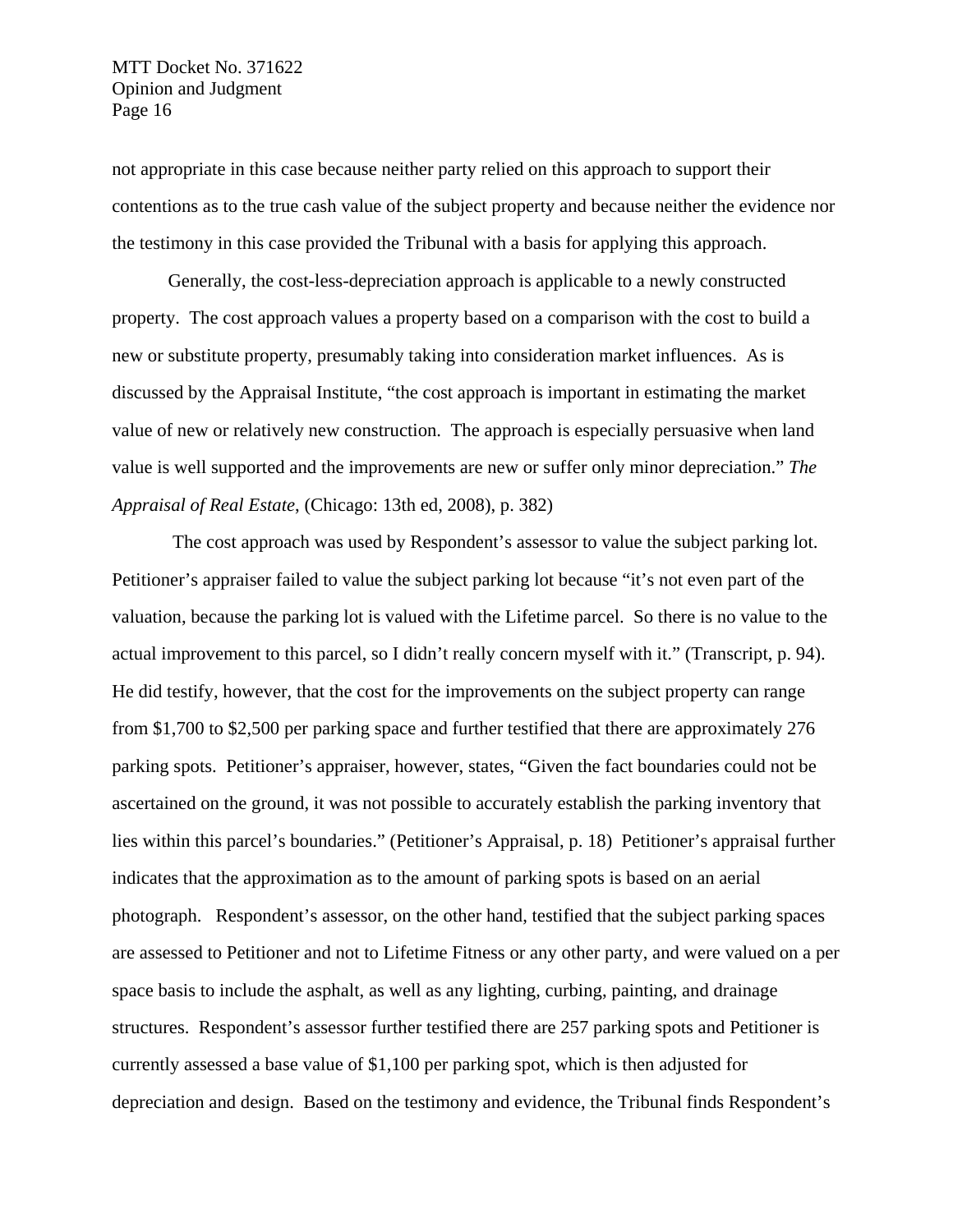cost-less-depreciation approach to determine the true cash value of the parking lot is more reliable than Petitioner's appraisal or testimony, which is devoid of sufficient analysis regarding its post-appraisal calculations and the correct number of parking spaces. The Tribunal finds that Respondent's determination that the true cash values for the subject parking lot of \$278,290 for the 2009 tax year, \$272,240 for the 2010 tax year, and \$266,190 for the 2011 tax year are supported by the evidence presented.

The Tribunal finds that the sales comparison approach is the appropriate methodology to use in valuing the vacant land portion of the subject property for the tax years at issue. The Tribunal, however, does not agree with Respondent's overall mass appraisal approach which essentially relies on a reappraisal of the City during 1996 – 1998, with annual adjustments based on Oakland County's sales studies and inflation factors, with no independent market analysis. The Tribunal finds that the per square foot values of \$6.25 for 2009, \$5.50 for 2010, and \$5.00 for 2011 used by Respondent to determine the true cash values of the land prior to adjustments have not been adequately supported.

The Tribunal has reviewed the nine comparable sales identified by Petitioner's appraiser and finds that although the comparable sales may differ from the subject with respect to size and location, Comparables #2 and #3 for the 2009 tax year, Comparables #3 and #5 for the 2010 tax year, and Comparables #8 and #9 for the 2011 tax year are the most reliable indicators of the true cash value of the subject property. The Tribunal has given little or no weight to (i) Comparable #1 because it is located outside of Novi and was sold 16 months prior to the December 31, 2008, assessment date, (ii) Comparable #4 because of its size and the financial circumstances of the sale, (iii) Comparable #6 because of its small size, which "does not offer development potential as a stand-alone site," (Respondent's appraisal, p. 40) and (iv) Comparable #7 because of the financial circumstances of the sale. Further, the Tribunal generally finds Petitioner's appraiser's adjustments to his comparable sales to be reasonable and supported, with the exception of the 5.4% adjustment to Comparable #3 for "expenditures after sale," which was related to a negative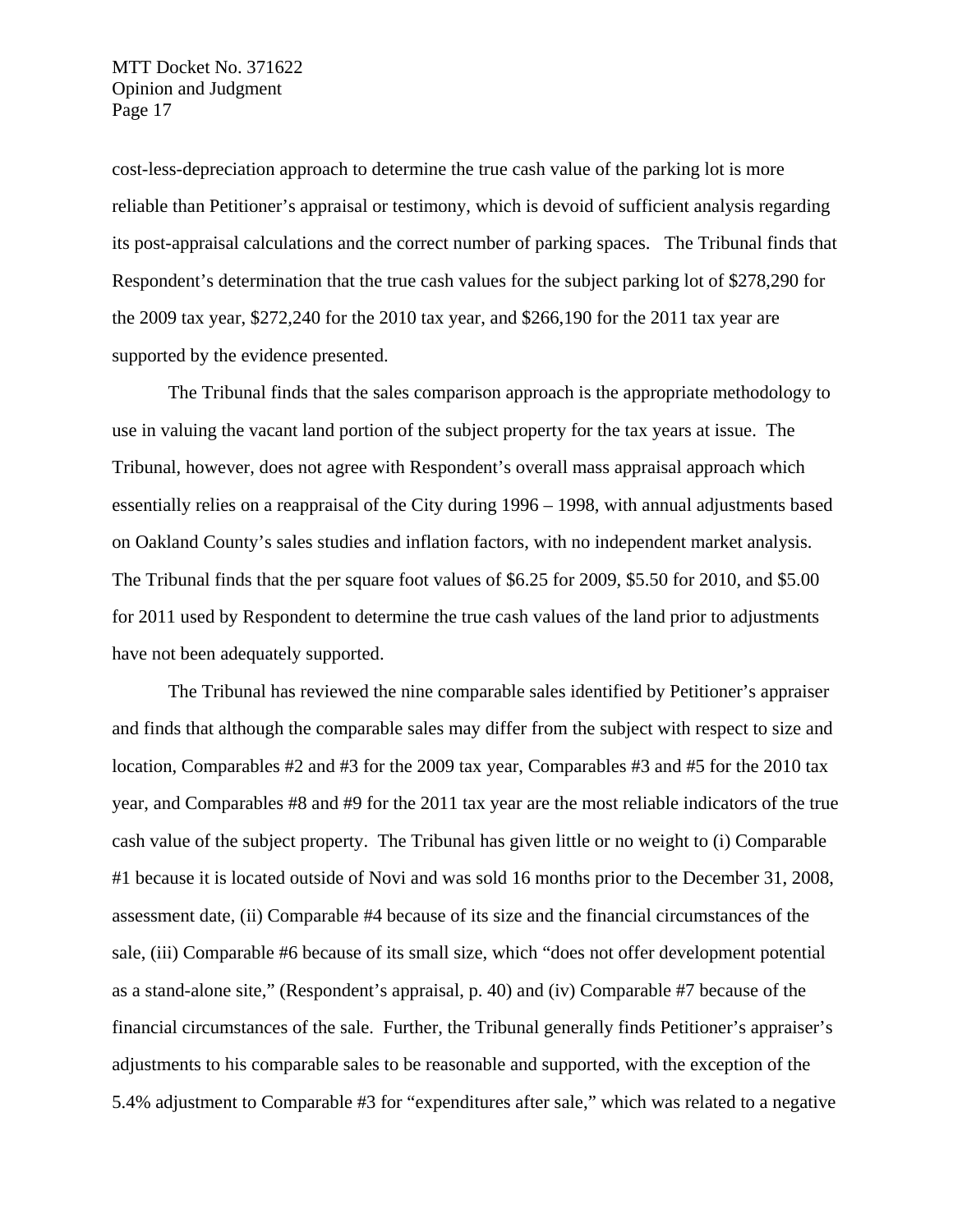impact "given setback and tree inventory issues," which were not adequately substantiated or applied uniformly. (Respondent's appraisal, pp. 40, 41) Although the Tribunal has essentially disregarded certain of the comparable sales identified by Petitioner's appraiser, as well as one of his adjustments, the Tribunal concludes that his determination of a base rate per square foot of \$5.50 for 2009, \$5.00 for 2010, and \$4.50 for 2011 is supported by the remaining comparable sales, as adjusted.

Having generally accepted Petitioner's base price per square foot for the subject vacant land, the Tribunal further finds that this base price should be adjusted to reflect the differences in the zoning of the land. Respondent's assessor concludes that a 20% downward adjustment should be made to the portion of the land zoned OS-1 because sales studies typically show that where a parcel has multiple zoning, the secondarily zoned area should be discounted. (Transcript, pp. 415, 416, 423) Further, although he was unaware of the multiple zoning of the subject parcel, Petitioner's appraiser concurs that if multiple zoning does exist, the total value of the subject property would decrease. The Tribunal finds that a 20% downward adjustment should be made to the 251,627 square feet of the subject parcel zoned OS-1, yielding an effective square foot rate of \$4.64 for 2009, \$4.22 for 2010, and \$3.80 for 2011. The Tribunal further finds, however, that the 5% adjustment made by Respondent for "utility" issues, including the irregular shape of the subject property, is not appropriate given similar adjustments made by Petitioner's appraiser in his sales comparison approach.

 Although the Tribunal generally accepts Petitioner's appraiser's sales comparison approach, the Tribunal finds no reasonable basis for his conclusion that more than 50% of the subject property is unusable and has no value. Petitioner's appraiser contends that

the North parcel offers limited development utility relative to its overall gross site area of  $+$  or  $-$  7.415 acres. It was shown that the westernmost segment of this site provides virtually no development potential given the topographic quality of the site along with restrictions that exist relating to the adjoining homeowner's association. Effectively, this reduces the usable area of the site to that comprising the parking lot for Lifetime Fitness, that portion of the parking lot for the Summit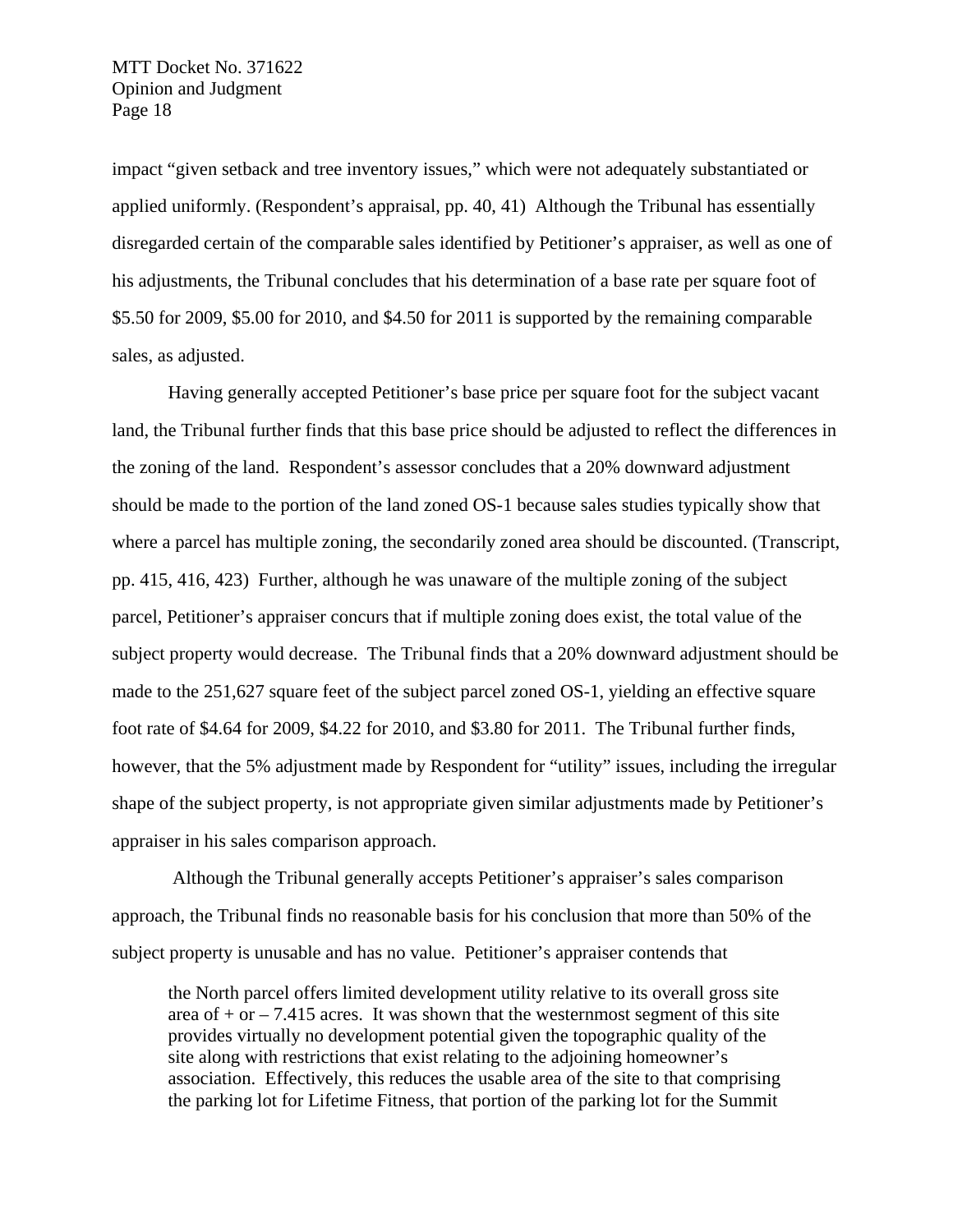Pointe Office, and a vacant rectangle in between the existing improvements in this project. In lieu of adjusting for the reduced utility of the overall site, a unit price will be established for what is deemed usable, which as previously identified is  $+$ or - 3.527 acres. (Petitioner's appraisal, p. 45)

Thus, Petitioner's appraiser concludes that approximately 52.5% of the subject parcel simply has no value.

 "The economic concept of land as a source of wealth and an object of value is central to appraisal theory." (*The Appraisal of Real Estate, supra,* p. 4). To conclude that more than onehalf of the subject land has no value is contrary to basic appraisal theory, and is not supported or substantiated by Petitioner's appraiser. In his appraisal, Petitioner's appraiser simply concludes that "the North parcel offers limited development utility . . . given the topographic quality of the site along with restrictions that exist relating to the adjoining homeowner's association." In this regard, Petitioner's appraiser testified that topographical issues include "elevation changes, the slope down to the water course, and the vegetated – the densely-vegetated characteristic of that segment of the site." (Transcript, p. 132) Petitioner's appraiser further identified regulated woodlands on the westernmost section of the subject parcel as having a topographical impact. As discussed previously, Petitioner's appraiser failed to include in his appraisal or testimony any documentation or other substantiation to support such general conclusions of value impediments. Further, Petitioner's appraiser not only failed to provide any documentation detailing the 150 foot buffer zone or other restrictions imposed by a purported agreement with a homeowner's association, but also failed to support his conclusion that if the buffer zone actually existed, it had a negative impact on value. Simply, Petitioner's appraiser seems to think that broad contentions regarding topographical issues such as woodlands, wetlands, and slope, based on nothing more than a visual inspection (Transcript, p.176), sufficiently support a conclusion that a substantial portion of the subject property has no value – not reduced value, or even nominal value – but no value. Further, Petitioner's appraiser failed to refute the testimony of Mr. Lemmon and Mr. Boulard that the impact of regulated woodlands on the value of a parcel cannot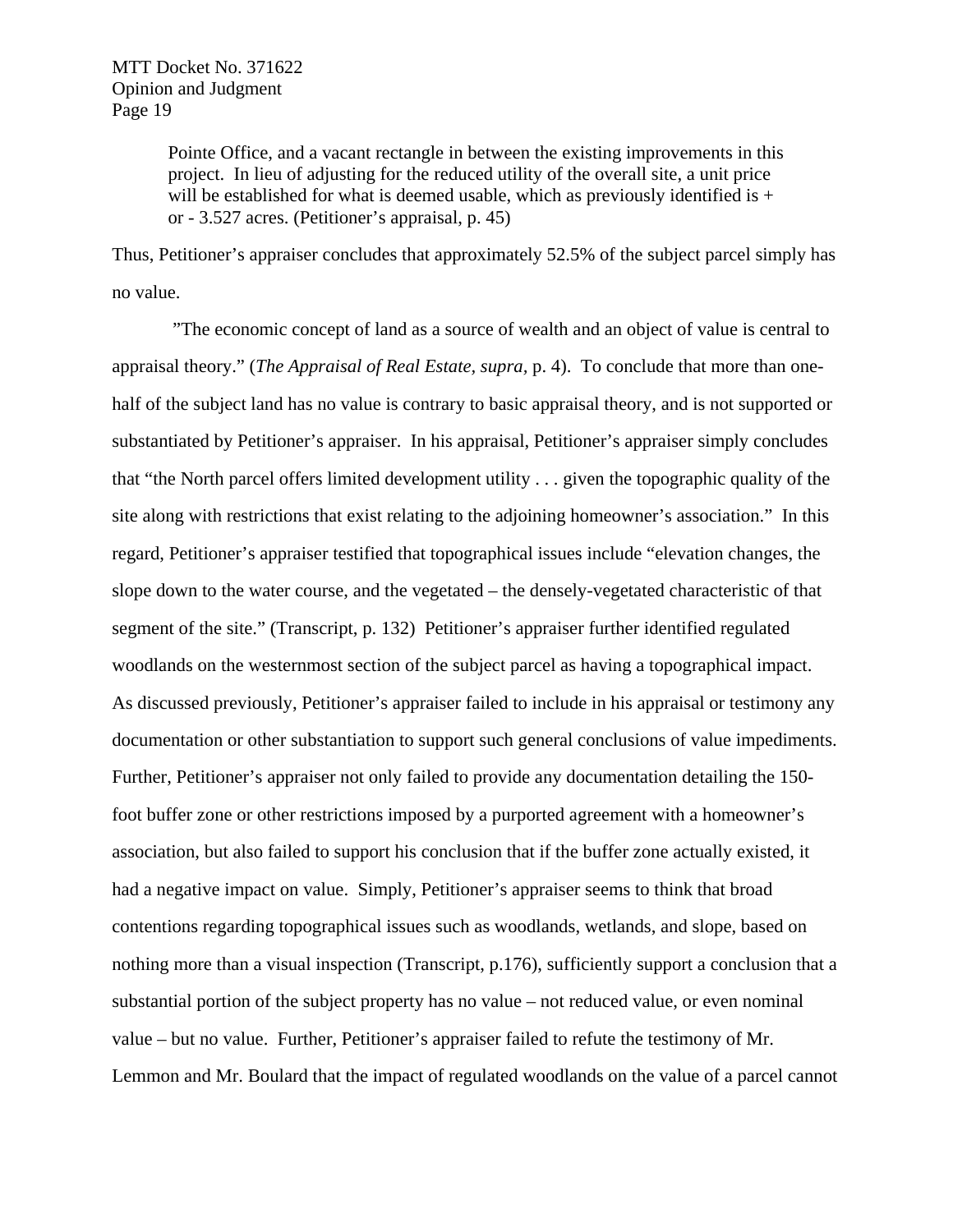be properly determined until a site plan has been submitted and that, to their knowledge, nothing in the current Novi wetlands, woodlands, or other township ordinances would preclude development of the subject property to the west of the parking lot.

The Tribunal further finds that Petitioner's appraiser's application of a discounted cash flow method to "account for the potentially extended holding period for this property" (Petitioner's appraisal, p. 48) is unsubstantiated and without merit. The Tribunal finds that this methodology was developed to value vacant land that has the potential for *subdivision development*. "The land *must* support a highest and best use *for immediate development purposes at the time of appraisal or have short-term market demand to support financially feasible subdivision development*." *The Appraisal of Real Estate*, p. 370) [Emphasis Added] The Tribunal agrees with Respondent's witness, Mr. Szkilnyk, that the methodology applied by Petitioner's appraiser is an attempt to apply

an adjustment based on a calculated carry cost, which includes an annual expense and annual profit that a typical market participant would incur during the carry period. However, the vacant land comparable sales the appraiser selected and utilized in his analysis most likely reflects market perception on development potential for vacant land and their selling prices may already reflect the lack of immediate development potential. Therefore, the appraiser most likely has reflected this development potential timing twice; once in the unadjusted unit sale price and again with his unique lump-sum adjustment. (Exhibit R-5, pp. 9, 10)

The Tribunal finds Petitioner's appraiser's use of such method is improper because he determined the highest and best use of the subject property is "speculative investment to hold for future development," (Transcript, p. 41), he failed to provide any evidence that the subject property could be subdivided into smaller parcels, and he further failed to provide analysis needed to utilize the discounted cash flow method (i.e., the timing and cost for approval and development, forecast of a realistic lot price or schedule of values over the absorption rate, management supervision or administrative costs as part of development expenses, etc.). Petitioner's appraiser merely utilized one aspect of this approach in his attempt to support his unsubstantiated assertions that the discounted cash flow method supports a 50% reduction for a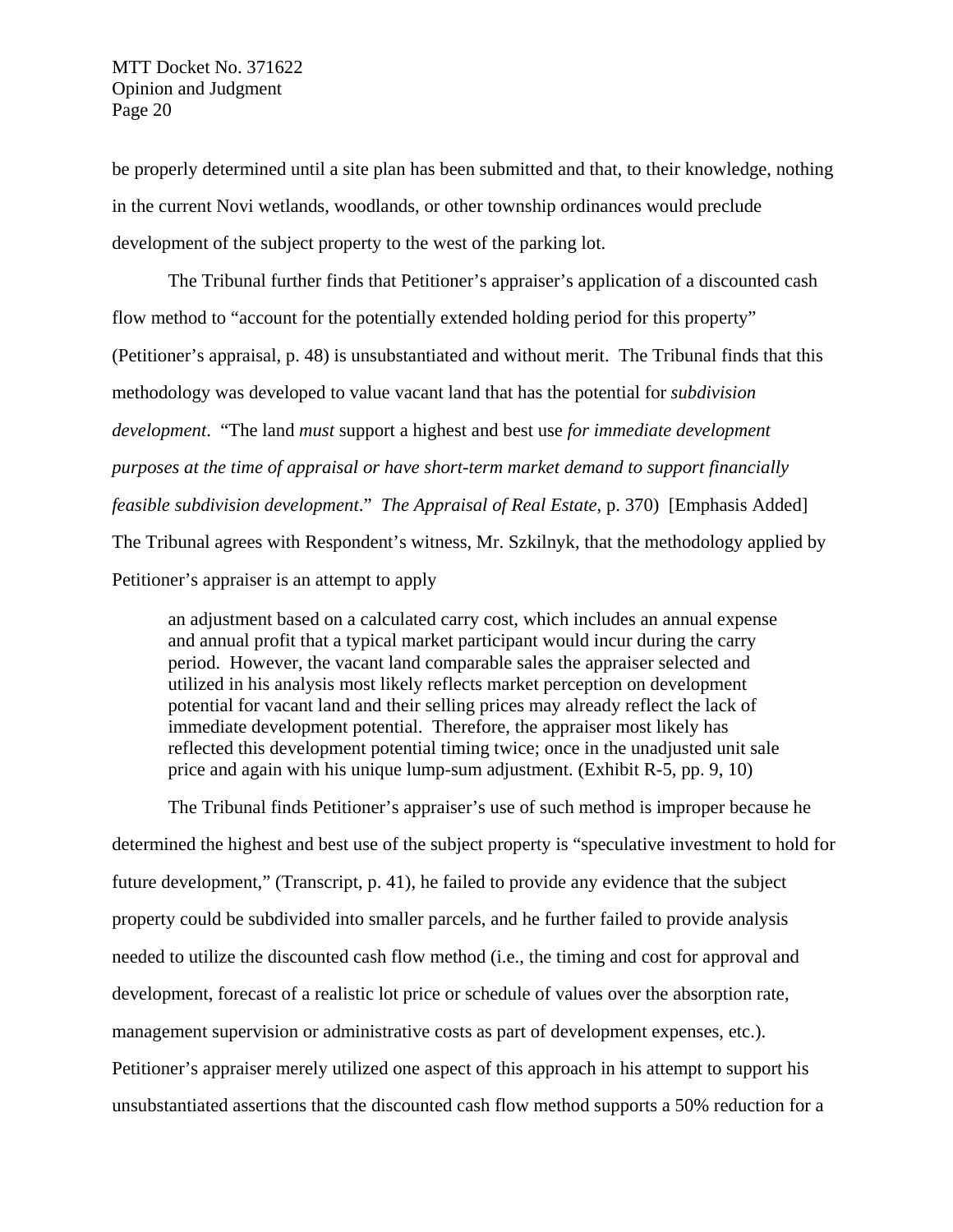proposed two-year carryover period.

Therefore, the Tribunal concludes that (i) values per square foot of \$4.64, \$4.22, and \$3.80 are appropriate for the subject land for the 2009, 2010, and 2011 tax years, respectively, (ii) these per square foot rates should be applied to the total 7.42 acres (323,215 square feet) as usable land, (iii) a future development discounted cash flow adjustment is not supported and is inappropriate, and (iv) the true cash values of the land improvements (parking lot) for 2009, 2010, and 2011 are \$278,290, \$272,240, and \$266,190, respectively.

The Tribunal finds, based upon the Findings of Fact and the Conclusions of Law set forth herein, that Petitioner failed to prove by a preponderance of the evidence that the subject property is assessed in excess of 50% of market value. The subject property's true cash values (TCV), state equalized values (SEV), and taxable values (TV) are as stated in the Introduction section above.

## JUDGMENT

IT IS ORDERED that the property's assessed and taxable values for the tax years at issue are MODIFIED as set forth in the Introduction section of this Final Opinion and Judgment.

IT IS FURTHER ORDERED that the officer charged with maintaining the assessment rolls for the tax years at issue shall correct or cause the assessment rolls to be corrected to reflect the property's true cash and taxable values as finally shown in this Final Opinion and Judgment within 90 days of the entry of the Final Opinion and Judgment, subject to the processes of equalization. See MCL 205.755. To the extent that the final level of assessment for a given year has not yet been determined and published, the assessment rolls shall be corrected once the final level is published or becomes known.

IT IS FURTHER ORDERED that the officer charged with collecting or refunding the affected taxes shall collect taxes and any applicable interest or issue a refund as required by this Order within 28 days of the entry of this Order. If a refund is warranted, it shall include a proportionate share of any property tax administration fees paid and of penalty and interest paid